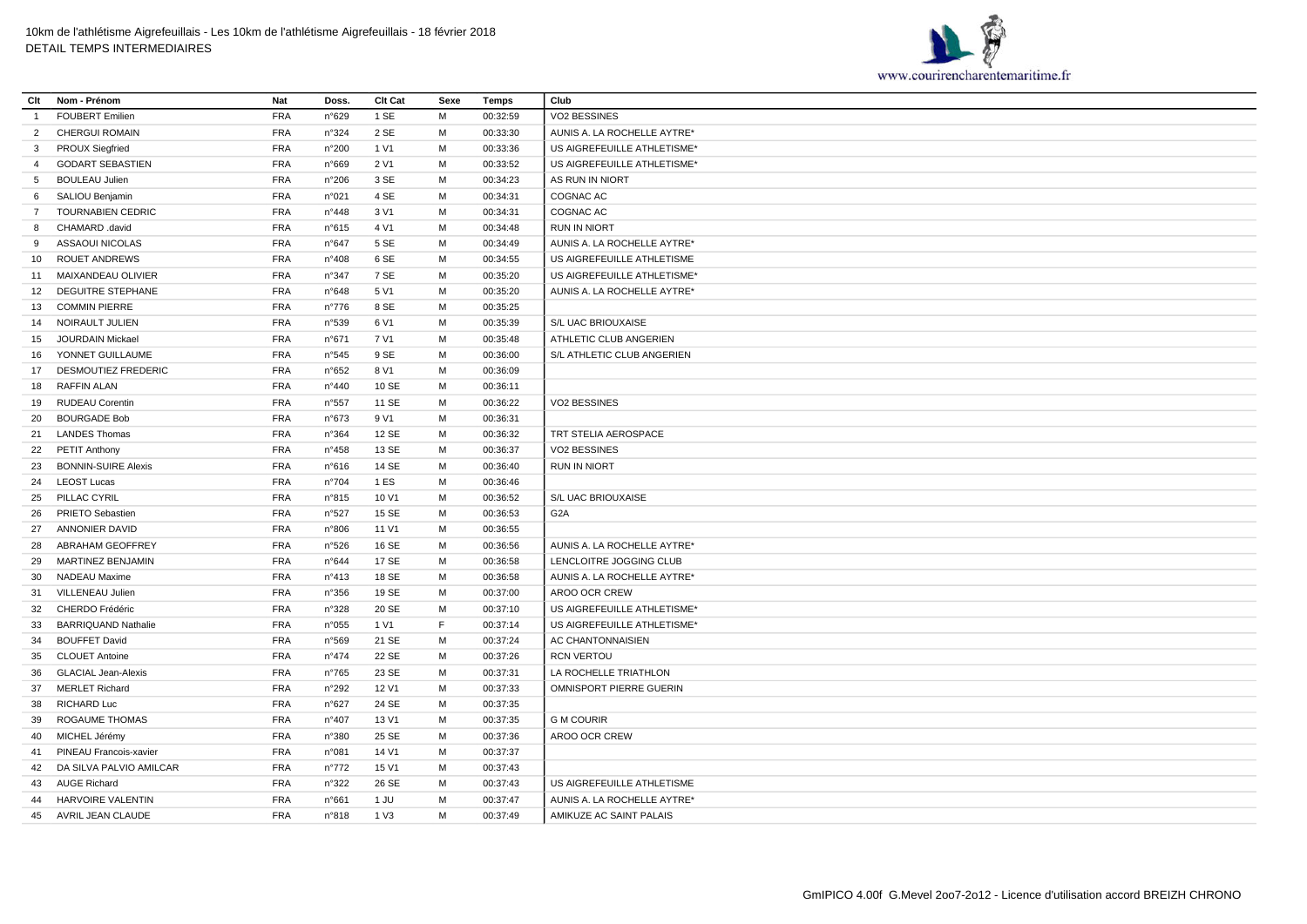| Clt | Nom - Prénom                  | Nat        | Doss.           | Clt Cat          | Sexe | Temps    | Club                                       |
|-----|-------------------------------|------------|-----------------|------------------|------|----------|--------------------------------------------|
| 46  | <b>RIPPE Anthony</b>          | <b>FRA</b> | n°258           | 16 V1            | M    | 00:37:55 |                                            |
| 47  | <b>HAINAUT SEBASTIEN</b>      | <b>FRA</b> | $n^{\circ}434$  | 27 SE            | M    | 00:37:55 | STADE NIORTAIS TRIATHLON                   |
| 48  | <b>DUVERNET Pierre</b>        | <b>FRA</b> | n°403           | 28 SE            | М    | 00:38:05 |                                            |
| 49  | <b>GUERIN Christian</b>       | <b>FRA</b> | $n^{\circ}678$  | 2 V3             | м    | 00:38:10 | STADE NIORTAIS SEP FRR                     |
| 50  | <b>DEROUAULT Jacky</b>        | <b>FRA</b> | n°406           | 1 V <sub>2</sub> | M    | 00:38:11 | <b>GRAND ANGOULEME ATHLETISME</b>          |
| 51  | MARIQUE PIERRE JEAN           | <b>FRA</b> | n°624           | 3 V3             | м    | 00:38:12 | AC MARGNY COMPIEGNE                        |
| 52  | <b>BOSMORIN TEDDY</b>         | <b>FRA</b> | n°658           | 29 SE            | М    | 00:38:20 | AUNIS A. LA ROCHELLE AYTRE*                |
| 53  | <b>GIRARD Christophe</b>      | <b>FRA</b> | n°318           | 17 V1            | M    | 00:38:26 | VO2 BESSINES                               |
| 54  | <b>FOUQUET CYRIL</b>          | <b>FRA</b> | n°515           | 18 V1            | M    | 00:38:27 | VO2 BESSINES                               |
| 55  | <b>VASLIN DIMITRI</b>         | <b>FRA</b> | n°696           | 30 SE            | M    | 00:38:29 |                                            |
| 56  | FAITY Jean-luc                | <b>FRA</b> | n°208           | 2 V <sub>2</sub> | M    | 00:38:31 | <b>GRAND ANGOULEME ATHLETISME</b>          |
| 57  | <b>DREVET Pierre-yves</b>     | <b>FRA</b> | n°249           | 31 SE            | M    | 00:38:40 | ROCHEFORT ATHLETISME CLUB                  |
| 58  | DEL BOCA Hugo                 | <b>FRA</b> | n°019           | 1 CA             | M    | 00:38:47 | STADE NIORTAIS *                           |
| 59  | JOUSSEAUME Julien             | <b>FRA</b> | $n^{\circ}$ 137 | 32 SE            | М    | 00:38:50 |                                            |
| 60  | <b>COMTE NICOLAS</b>          | <b>FRA</b> | n°514           | 33 SE            | M    | 00:38:54 |                                            |
| 61  | LE MANACH Claude              | <b>FRA</b> | n°711           | 3 V <sub>2</sub> | M    | 00:38:55 | S/L SC SURGERES                            |
| 62  | <b>BROHON Antoine</b>         | <b>FRA</b> | n°681           | 34 SE            | м    | 00:38:58 | SAINTES TRIATHLON                          |
| 63  | POTY Denis                    | <b>FRA</b> | n°240           | 35 SE            | M    | 00:38:58 | ROCHEFORT ATHLETISME CLUB                  |
| 64  | <b>BELMONTE Willy</b>         | <b>FRA</b> | n°325           | 19 V1            | М    | 00:39:04 | ROCHEFORT ATHLETISME CLUB                  |
| 65  | <b>COUSIN Jimmy</b>           | <b>FRA</b> | n°207           | 36 SE            | М    | 00:39:07 |                                            |
| 66  | <b>IZAMBARD MICKAEL</b>       | <b>FRA</b> | $n^{\circ}656$  | 20 V1            | м    | 00:39:08 | AUNIS A. LA ROCHELLE AYTRE*                |
| 67  | <b>BONPAIX EMILY</b>          | FRA        | n°386           | 2 V1             | E    | 00:39:08 | LA ROCHELLE TRIATHLON                      |
| 68  | RICHARD Yoann                 | <b>FRA</b> | $n^{\circ}422$  | 37 SE            | M    | 00:39:08 | LA ROCHELLE TRIATHLON                      |
| 69  | <b>GRENON CHRISTOPHE</b>      | <b>FRA</b> | $n^{\circ}715$  | 4 V <sub>2</sub> | M    | 00:39:09 |                                            |
| 70  | <b>NUN BERTRAND</b>           | <b>FRA</b> | n°801           | 38 SE            | M    | 00:39:09 |                                            |
| 71  | <b>HIRIBARREN Freddy</b>      | <b>FRA</b> | n°181           | 5 V <sub>2</sub> | M    | 00:39:10 | S/L ATHLETISME MARENNES PRESQUILE D ARVERT |
| 72  | <b>FAUVEL Gwennael</b>        | <b>FRA</b> | $n^{\circ}476$  | 39 SE            | М    | 00:39:14 | VO2 BESSINES                               |
| 73  | <b>DUPUIS Arnaud</b>          | <b>FRA</b> | n°525           | 40 SE            | M    | 00:39:15 | ANGERS TRIATHLON                           |
| 74  | PLISSON Johan                 | <b>FRA</b> | n°664           | 41 SE            | М    | 00:39:27 | VO2 BESSINES                               |
| 75  | <b>GUERIN Julien</b>          | <b>FRA</b> | n°110           | 42 SE            | м    | 00:39:32 |                                            |
| 76  | EL HADDAOUI Samuel            | <b>FRA</b> | n°532           | $2$ JU           | M    | 00:39:34 | LA ROCHELLE TRIATHLON                      |
| 77  | <b>CARPENTIER Ludo</b>        | <b>FRA</b> | n°642           | 21 V1            | м    | 00:39:34 | VO2 BESSINES                               |
| 78  | ROUX MARINA                   | FRA        | n°538           | 1 SE             | F.   | 00:39:36 | S/L UAC BRIOUXAISE                         |
| 79  | <b>LEBRETON Nicolas</b>       | <b>FRA</b> | n°355           | 2 ES             | м    | 00:39:37 | <b>ASCHR</b>                               |
| 80  | NOUZILLE PAULINE              | <b>FRA</b> | n°488           | 2 SE             | E    | 00:39:38 | RUNNING CLUB ST MAIXENT                    |
| 81  | <b>REGRENIL Stephane</b>      | <b>FRA</b> | $n^{\circ}287$  | 6 V <sub>2</sub> | M    | 00:39:39 | <b>ASCHR</b>                               |
| 82  | <b>CHARLES Grégory</b>        | <b>FRA</b> | $n^{\circ}726$  | 43 SE            | М    | 00:39:39 | LA ROCHELLE TRIATHLON                      |
| 83  | <b>BEL-ANGE Jean-francois</b> | <b>FRA</b> | n°233           | 7 V <sub>2</sub> | M    | 00:39:42 | ROCHEFORT ATHLETISME CLUB                  |
| 84  | <b>GODONAISE Fabrice</b>      | <b>FRA</b> | n°131           | 44 SE            | M    | 00:39:43 | ENDURANCE SHOP LA ROCHELLE                 |
| 85  | <b>DURAND Lionel</b>          | <b>FRA</b> | n°553           | 22 V1            | М    | 00:39:45 |                                            |
| 86  | <b>VAUGARNY Steve</b>         | <b>FRA</b> | n°549           | 45 SE            | M    | 00:39:47 | S/L HAUTE SAINTONGE ATHLETISME             |
| 87  | <b>DUMONT Arnaud</b>          | <b>FRA</b> | n°010           | 46 SE            | М    | 00:39:48 | US AIGREFEUILLE ATHLETISME*                |
| 88  | PEREZ AURELIE                 | <b>FRA</b> | $n^{\circ}654$  | 3 SE             | E    | 00:39:48 | AUNIS A. LA ROCHELLE AYTRE*                |
| 89  | POINSENET Loic                | <b>FRA</b> | n°427           | 23 V1            | M    | 00:39:49 | NIORT ENDURANCE 79                         |
| 90  | <b>DESPRETZ Bastien</b>       | <b>FRA</b> | n°037           | 47 SE            | M    | 00:39:51 | US AIGREFEUILLE ATHLETISME*                |
|     |                               |            |                 |                  |      |          |                                            |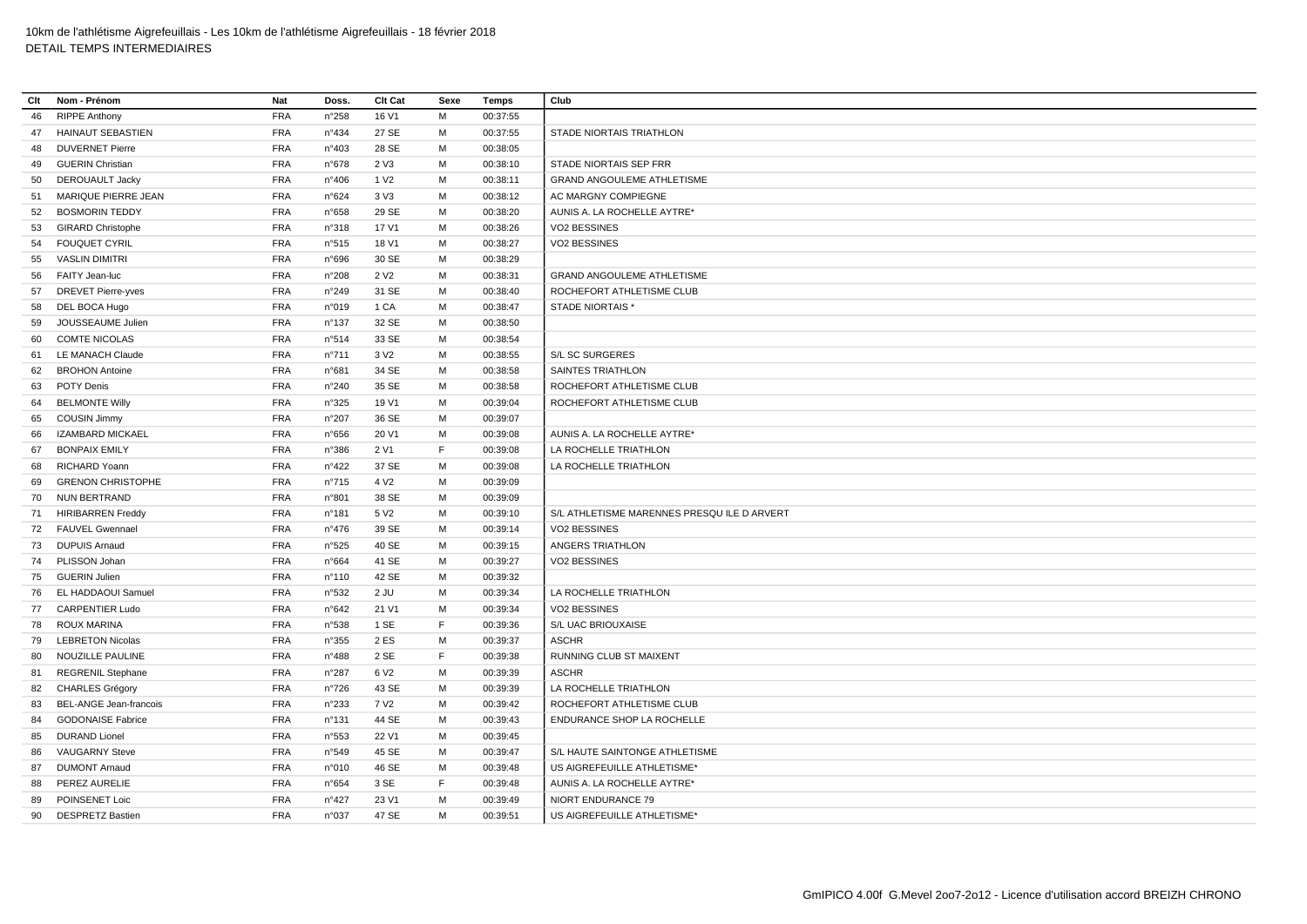| Clt | Nom - Prénom               | Nat        | Doss.          | Clt Cat           | Sexe | Temps    | Club                            |
|-----|----------------------------|------------|----------------|-------------------|------|----------|---------------------------------|
| 91  | <b>HEMON NATHAN</b>        | <b>FRA</b> | n°651          | 48 SE             | M    | 00:39:54 | AUNIS A. LA ROCHELLE AYTRE*     |
| 92  | TOURNE ANTOINE             | <b>FRA</b> | n°814          | 49 SE             | м    | 00:40:02 |                                 |
| 93  | POUZET Alexandre           | <b>FRA</b> | $n^{\circ}465$ | 50 SE             | м    | 00:40:07 | RUN EVENT 86                    |
| 94  | <b>BAUDET LOETITIA</b>     | <b>FRA</b> | n°695          | 4 SE              | F    | 00:40:09 | CAC                             |
| 95  | SALLAUD-PILLET Dimitri     | <b>FRA</b> | n°631          | 51 SE             | M    | 00:40:09 | TEAM DE L ESTUAIRE              |
| 96  | PROUET RAPHAEL             | <b>FRA</b> | n°682          | 52 SE             | M    | 00:40:13 |                                 |
| 97  | <b>FLEURET Quentin</b>     | <b>FRA</b> | $n^{\circ}635$ | 53 SE             | M    | 00:40:13 |                                 |
| 98  | <b>HAU Alexandre</b>       | <b>FRA</b> | n°360          | 24 V1             | м    | 00:40:16 |                                 |
| 99  | <b>DESRE Ludovic</b>       | <b>FRA</b> | n°443          | 54 SE             | M    | 00:40:17 |                                 |
| 100 | <b>HIDALGO Philippe</b>    | <b>FRA</b> | n°269          | 25 V1             | м    | 00:40:19 |                                 |
|     | 101 BOULEY Fanny           | FRA        | n°376          | 5 SE              | F    | 00:40:22 | AUNIS A. LA ROCHELLE AYTRE*     |
|     | 102 CRON David             | <b>FRA</b> | n°719          | 26 V1             | м    | 00:40:22 |                                 |
| 103 | <b>BRAIN Daniel</b>        | <b>FRA</b> | n°321          | 8 V <sub>2</sub>  | M    | 00:40:23 | S/L UAC BRIOUXAISE              |
| 104 | <b>BREMAUD Xavier</b>      | <b>FRA</b> | $n^{\circ}436$ | 27 V1             | м    | 00:40:27 | SBAC                            |
| 105 | MOGNIEE ALEXANDRE          | <b>FRA</b> | n°576          | 55 SE             | M    | 00:40:31 | S/L ATHLETIC CLUB DE ST PALAIS  |
| 106 | PRUNIER JEAN-MARC          | <b>FRA</b> | n°388          | 28 V1             | м    | 00:40:32 |                                 |
|     | 107 PHILBERT Stéphane      | <b>FRA</b> | $n^{\circ}473$ | 3 ES              | M    | 00:40:34 |                                 |
| 108 | <b>JOURDE Damien</b>       | <b>FRA</b> | n°594          | 56 SE             | м    | 00:40:35 |                                 |
| 109 | <b>GROS Amelie</b>         | <b>FRA</b> | n°333          | 6 SE              | F    | 00:40:38 | US AIGREFEUILLE ATHLETISME*     |
|     | 110 MESSY Vincent          | <b>FRA</b> | n°419          | 57 SE             | M    | 00:40:40 |                                 |
|     | 111 CERF Anthony           | <b>FRA</b> | n°633          | 58 SE             | M    | 00:40:41 |                                 |
|     | 112 VINDREAU Christophe    | <b>FRA</b> | n°396          | 59 SE             | M    | 00:40:45 | <b>ACF ALSTOM</b>               |
|     | 113 BELLANCE Idriss        | <b>FRA</b> | n°521          | 60 SE             | м    | 00:40:52 |                                 |
|     | 114 DUPONT Thomas          | <b>FRA</b> | n°361          | 61 SE             | M    | 00:40:53 |                                 |
|     | 115 MOINARD Nicolas        | <b>FRA</b> | $n^{\circ}426$ | 29 V1             | м    | 00:40:55 | NIORT ENDURANCE 79              |
|     | 116 ANDINEAU Sebastien     | <b>FRA</b> | n°076          | 62 SE             | M    | 00:40:56 | <b>DEPAN CAMPING CAR</b>        |
|     | 117 MAINGUENAUD Anita      | FRA        | n°511          | 3 V1              | F    | 00:40:56 |                                 |
|     | 118 MAINGUENAUD Frédéric   | FRA        | n°510          | 30 V1             | M    | 00:40:56 |                                 |
|     | 119 LARDY Alain            | <b>FRA</b> | n°291          | 4 V3              | M    | 00:41:01 | S/L SA FONTENAY LE COMTE        |
|     | 120 GACHET FLORIAN         | <b>FRA</b> | n°564          | 9 V <sub>2</sub>  | M    | 00:41:01 | S/L ATHLETIC CLUB ANGERIEN      |
|     | 121 DAVID Freddy           | <b>FRA</b> | n°216          | 31 V1             | м    | 00:41:14 |                                 |
|     | 122 MAILLARD Ludovic       | <b>FRA</b> | n°032          | 63 SE             | M    | 00:41:19 |                                 |
|     | 123 BONNIN Lorris          | <b>FRA</b> | $n^{\circ}762$ | 64 SE             | м    | 00:41:19 | <b>ENDURANCE SHOP ANGOULINS</b> |
| 124 | <b>BOUQUET DAVID</b>       | <b>FRA</b> | $n^{\circ}777$ | 65 SE             | M    | 00:41:22 |                                 |
|     | 125 SAVIGNAT Frederic      | <b>FRA</b> | n°672          | 32 V1             | м    | 00:41:26 | VO2 BESSINES                    |
| 126 | <b>EPINAT Patrick</b>      | <b>FRA</b> | n°432          | 10 V <sub>2</sub> | M    | 00:41:26 |                                 |
|     | 127 DESPAS Laurent         | <b>FRA</b> | n°198          | 11 V <sub>2</sub> | м    | 00:41:42 |                                 |
|     | 128 BOIVIN Nicolas         | <b>FRA</b> | $n^{\circ}464$ | 66 SE             | M    | 00:41:43 | VO2 BESSINES                    |
|     | 129 BOULARNE NICOLAS       | <b>FRA</b> | n°393          | 67 SE             | м    | 00:41:43 | US AIGREFEUILLE ATHLETISME*     |
| 130 | <b>BILLY JEAN BAPTISTE</b> | <b>FRA</b> | n°824          | 68 SE             | M    | 00:41:47 |                                 |
|     | 131 GUIGNOUARD Eric        | <b>FRA</b> | n°255          | 12 V <sub>2</sub> | м    | 00:41:53 | S/L SC SURGERES                 |
|     | 132 COCHARD Julien         | <b>FRA</b> | n°618          | 3 JU              | M    | 00:41:55 |                                 |
|     | 133 JUNIAT LAURENT         | <b>FRA</b> | n°369          | 13 V <sub>2</sub> | м    | 00:41:57 | S/L ATHLETIC CLUB DE ST PALAIS  |
|     | 134 JOURNAUD Cyril         | <b>FRA</b> | n°073          | 33 V1             | M    | 00:41:57 | VO2 BESSINES                    |
|     | 135 ROCARD YOHANN          | <b>FRA</b> | n°780          | 69 SE             | M    | 00:42:03 |                                 |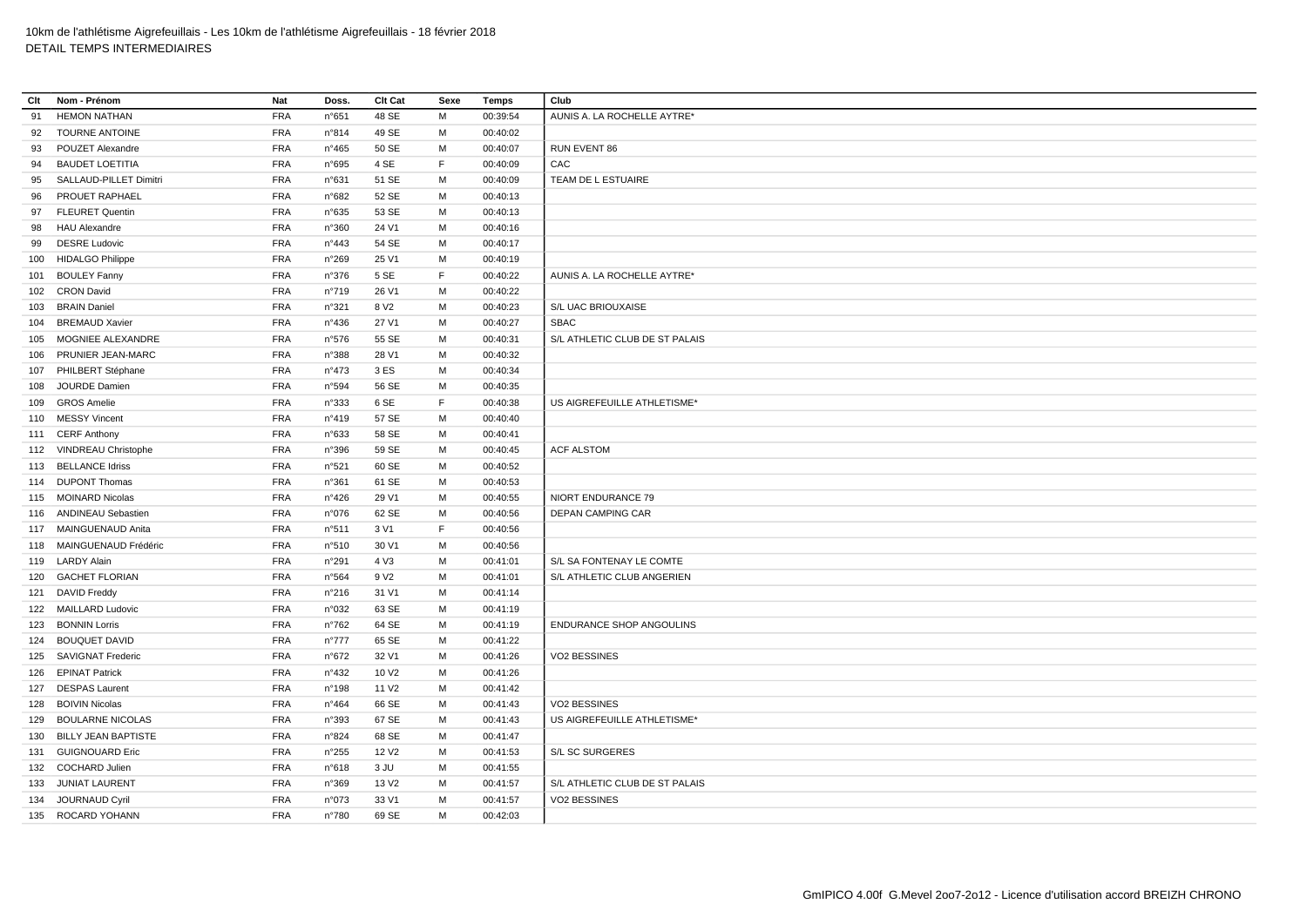| Clt | Nom - Prénom                   | Nat        | Doss.           | Clt Cat           | Sexe | Temps    | Club                           |
|-----|--------------------------------|------------|-----------------|-------------------|------|----------|--------------------------------|
| 136 | <b>CANTIN Valerie</b>          | <b>FRA</b> | n°199           | 4 V1              | F    | 00:42:10 | US AIGREFEUILLE ATHLETISME*    |
|     | 137 BRISSON Clement            | <b>FRA</b> | $n^{\circ}742$  | 70 SE             | М    | 00:42:11 |                                |
| 138 | ANDRIEU XAVIER                 | <b>FRA</b> | n°787           | 34 V1             | M    | 00:42:11 |                                |
|     | 139 PENELOPE Jean-marie        | <b>FRA</b> | n°301           | 14 V <sub>2</sub> | м    | 00:42:12 | US AIGREFEUILLE ATHLETISME*    |
|     | 140 MIOT MAXIME                | <b>FRA</b> | n°795           | 71 SE             | M    | 00:42:21 |                                |
| 141 | PHILBERT REMY                  | <b>FRA</b> | n°484           | 72 SE             | м    | 00:42:25 | <b>HERBAUGES ATHLE44</b>       |
|     | 142 SERRE Julien               | <b>FRA</b> | n°596           | 73 SE             | М    | 00:42:25 |                                |
|     | 143 DEBOFFE Franck             | <b>FRA</b> | $n^{\circ}235$  | 15 V <sub>2</sub> | M    | 00:42:26 | ROCHEFORT ATHLETISME CLUB      |
|     | 144 ZENON Nicolas              | <b>FRA</b> | $n^{\circ}102$  | 74 SE             | M    | 00:42:26 | <b>STELIA AEROSPACE</b>        |
| 145 | JARRIER-MARTIN Anthony         | <b>FRA</b> | $n^{\circ}238$  | 35 V1             | M    | 00:42:26 | ROCHEFORT ATHLETISME CLUB      |
|     | 146 GARNIER Stephane           | <b>FRA</b> | n°071           | 36 V1             | M    | 00:42:30 | US AIGREFEUILLE ATHLETISME*    |
|     | 147 BONCENS Nicolas            | <b>FRA</b> | n°563           | 75 SE             | м    | 00:42:32 |                                |
| 148 | JEGOU Jean-Iouis               | <b>FRA</b> | n°023           | 16 V <sub>2</sub> | M    | 00:42:34 |                                |
|     | 149 PREVOST Jacky              | <b>FRA</b> | n°541           | 37 V1             | М    | 00:42:40 | NIORT ENDURANCE 79             |
|     | 150 LE LEM Patrice             | <b>FRA</b> | n°506           | 17 V <sub>2</sub> | M    | 00:42:42 |                                |
| 151 | <b>BEAUSEIGNEUR Christophe</b> | <b>FRA</b> | $n^{\circ}713$  | 38 V1             | M    | 00:42:43 | <b>ACF ALSTOM</b>              |
|     | 152 CALDERARA Pierluigi        | <b>FRA</b> | n°585           | 39 V1             | м    | 00:42:44 | G <sub>2</sub> A               |
|     | 153 LEGRAS Eric                | <b>FRA</b> | n°662           | 18 V <sub>2</sub> | M    | 00:42:44 | VO2 BESSINES                   |
|     | 154 ARNOULT Ulrich             | <b>FRA</b> | n°311           | 40 V1             | М    | 00:42:48 |                                |
|     | 155 HURTAUD Hugues             | <b>FRA</b> | n°330           | 76 SE             | М    | 00:42:48 |                                |
| 156 | <b>SOEHNLEN Pascal</b>         | <b>FRA</b> | n°437           | 41 V1             | м    | 00:42:49 |                                |
|     | 157 DUPUIS Nicolas             | <b>FRA</b> | $n^{\circ}$ 135 | 77 SE             | M    | 00:42:56 | US AIGREFEUILLE ATHLETISME*    |
| 158 | DOUSSET Alban                  | <b>FRA</b> | n°204           | 78 SE             | M    | 00:43:08 | CA SAINT AGNANT                |
|     | 159 BERMOUL Jean marc          | <b>FRA</b> | $n^{\circ}423$  | 19 V <sub>2</sub> | М    | 00:43:12 |                                |
| 160 | <b>POIRIER Patrice</b>         | <b>FRA</b> | n°239           | 20 V <sub>2</sub> | M    | 00:43:12 | ROCHEFORT ATHLETISME CLUB      |
|     | 161 PAYARD Thierry             | <b>FRA</b> | n°221           | 5 V3              | M    | 00:43:14 | ROCHEFORT ATHLETISME CLUB      |
|     | 162 PAILLE Mathieu             | <b>FRA</b> | n°109           | 2 CA              | M    | 00:43:15 |                                |
|     | 163 TRIQUARD Lilian            | <b>FRA</b> | $n^{\circ}$ 174 | 79 SE             | M    | 00:43:16 |                                |
|     | 164 HURTAUD SEBASTIEN          | <b>FRA</b> | n°809           | 80 SE             | М    | 00:43:16 |                                |
|     | 165 MEUSNIER XAVIER            | <b>FRA</b> | n°389           | 42 V1             | м    | 00:43:17 |                                |
|     | 166 PELE Luigi                 | <b>FRA</b> | n°097           | 81 SE             | M    | 00:43:19 |                                |
|     | 167 FINOCCHIARO Daniel         | <b>FRA</b> | n°061           | 21 V <sub>2</sub> | М    | 00:43:20 | US AIGREFEUILLE ATHLETISME*    |
|     | 168 LARUSE MATHIEU             | <b>FRA</b> | n°793           | 43 V1             | М    | 00:43:21 |                                |
| 169 | <b>DESMOTTES Aurelie</b>       | <b>FRA</b> | n°098           | 7 SE              | F    | 00:43:22 | US AIGREFEUILLE ATHLETISME*    |
|     | 170 NADEAU-MAURIN LAURE        | <b>FRA</b> | n°727           | 5 V1              | E    | 00:43:23 | LES 12 14 NIORT                |
| 171 | <b>LAMOUREUX Ludovic</b>       | <b>FRA</b> | n°072           | 44 V1             | м    | 00:43:24 | US AIGREFEUILLE ATHLETISME*    |
|     | 172 CRON YOHANN                | <b>FRA</b> | n°548           | 82 SE             | М    | 00:43:26 |                                |
|     | 173 SALARDAINE Vincent         | <b>FRA</b> | $n^{\circ}486$  | 83 SE             | M    | 00:43:27 |                                |
|     | 174 TRAQUET Nicolas            | <b>FRA</b> | n°099           | 45 V1             | M    | 00:43:27 | TRT STELIA ROCHEFORT TRIATHLON |
|     | 175 BILLAUD MARIE              | <b>FRA</b> | $n^{\circ}758$  | 1 JU              | F    | 00:43:28 | <b>AUNIS ATHLETISME</b>        |
|     | 176 CHARRIER DYLAN             | <b>FRA</b> | n°759           | 4 JU              | M    | 00:43:28 | AUNIS A. LA ROCHELLE AYTRE*    |
|     | 177 PELLETIER Guillaume        | <b>FRA</b> | n°271           | 84 SE             | м    | 00:43:28 |                                |
|     | 178 CHEVREUX Frederic          | <b>FRA</b> | n°666           | 85 SE             | м    | 00:43:29 |                                |
|     | 179 RENEVOT YVES               | <b>FRA</b> | n°614           | 86 SE             | M    | 00:43:34 |                                |
|     | 180 LEGEMBLE Alexis            | <b>FRA</b> | n°566           | 87 SE             | M    | 00:43:34 |                                |
|     |                                |            |                 |                   |      |          |                                |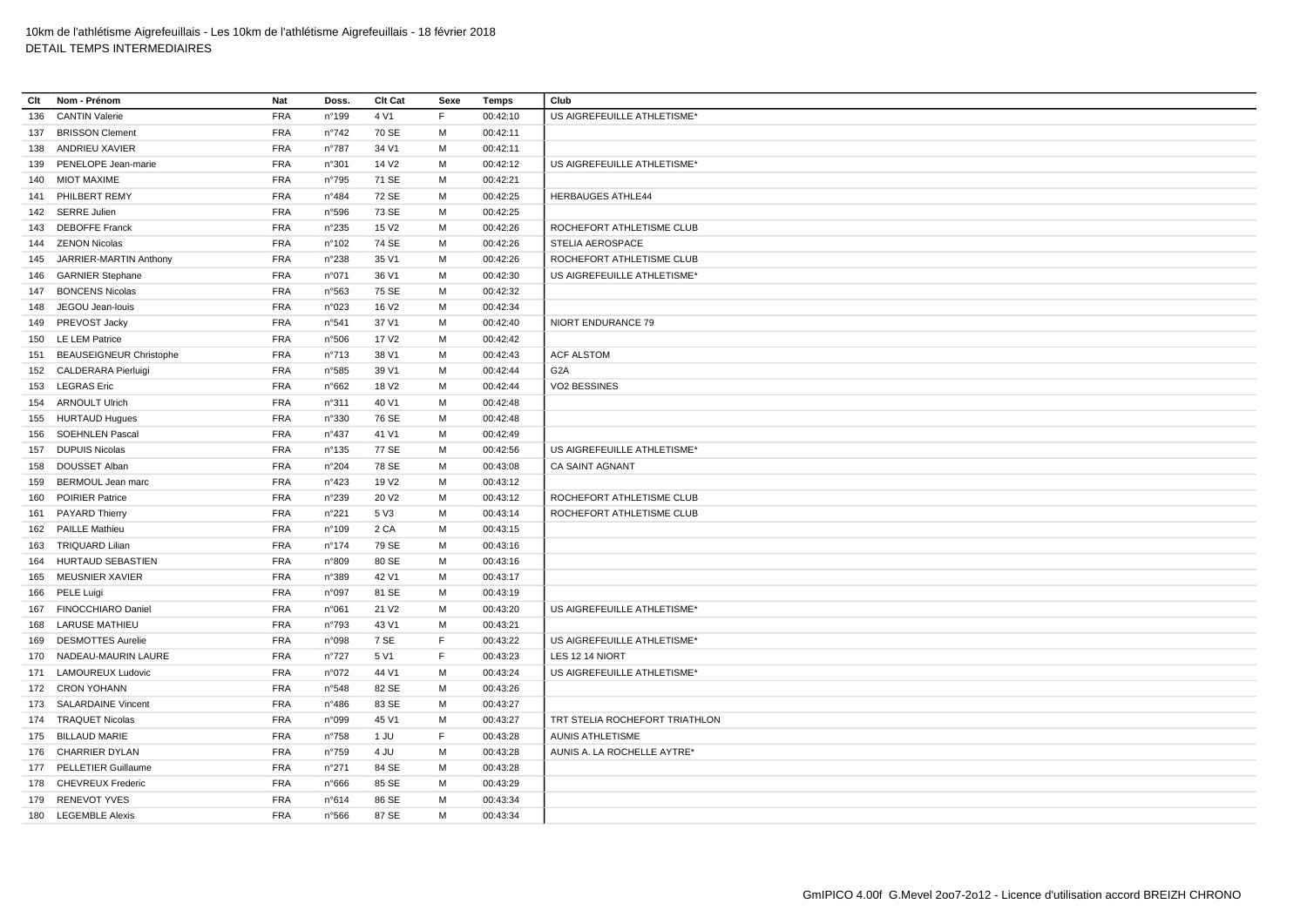| Clt | Nom - Prénom                   | Nat        | Doss.          | <b>Clt Cat</b>    | Sexe | Temps    | Club                           |
|-----|--------------------------------|------------|----------------|-------------------|------|----------|--------------------------------|
| 181 | <b>MENANT CHAVATTE CHARLES</b> | <b>FRA</b> | n°445          | 88 SE             | M    | 00:43:36 | US AIGREFEUILLE ATHLETISME*    |
|     | 182 FIORETTI Yann              | <b>FRA</b> | n°337          | 89 SE             | М    | 00:43:37 | S/L ATHLETIC CLUB DE ST PALAIS |
| 183 | <b>KERHERVE Francois</b>       | <b>FRA</b> | n°505          | 90 SE             | M    | 00:43:37 | KERHERVE                       |
|     | 184 GUILLOTEAU Matthieu        | <b>FRA</b> | $n^{\circ}122$ | 91 SE             | M    | 00:43:37 |                                |
|     | 185 GAUCHET Cedric             | <b>FRA</b> | n°045          | 46 V1             | м    | 00:43:39 | US AIGREFEUILLE ATHLETISME*    |
|     | 186 CANTALEJO David            | <b>FRA</b> | n°611          | 92 SE             | M    | 00:43:41 |                                |
|     | 187 SAUVAGET Damien            | <b>FRA</b> | n°341          | 93 SE             | м    | 00:43:41 |                                |
|     | 188 BILLON JULIEN              | <b>FRA</b> | $n^{\circ}676$ | 94 SE             | M    | 00:43:42 | S/L ATHLETIC CLUB ANGERIEN     |
| 189 | <b>LUNDGREN CATHERINE</b>      | <b>FRA</b> | n°519          | 6 V1              | F    | 00:43:42 | VO2 BESSINES                   |
|     | 190 PLISSON PIERRE             | <b>FRA</b> | n°540          | 6 V3              | M    | 00:43:45 |                                |
|     | 191 POIRIER Bruno              | <b>FRA</b> | n°368          | 22 V <sub>2</sub> | м    | 00:43:47 | <b>ENTENTE SEVRE</b>           |
|     | 192 RIVALLAUD Loic             | <b>FRA</b> | n°004          | 23 V <sub>2</sub> | M    | 00:43:48 |                                |
|     | 193 JALAIS Joris               | <b>FRA</b> | n°604          | 47 V1             | M    | 00:43:50 |                                |
|     | 194 FORGIT Patrice             | <b>FRA</b> | $n^{\circ}234$ | 24 V <sub>2</sub> | М    | 00:43:53 | ROCHEFORT ATHLETISME CLUB      |
|     | 195 AVRILLEAU Sebastien        | <b>FRA</b> | $n^{\circ}215$ | 48 V1             | M    | 00:43:54 | NIEUL AIR PUR                  |
|     | 196 GAIGNET Didier             | <b>FRA</b> | n°067          | 49 V1             | м    | 00:43:55 |                                |
|     | 197 AUVINET FLORIAN            | <b>FRA</b> | n°694          | 95 SE             | M    | 00:43:56 |                                |
| 198 | <b>GOUIONNET Rodrigue</b>      | <b>FRA</b> | n°698          | 96 SE             | M    | 00:43:56 |                                |
|     | 199 PSAILA Bruno               | <b>FRA</b> | $n^{\circ}256$ | 97 SE             | М    | 00:43:59 |                                |
|     | 200 BONNEAU DANY               | <b>FRA</b> | n°660          | 7 V3              | M    | 00:44:02 | AUNIS A. LA ROCHELLE AYTRE*    |
| 201 | <b>ARIOLI Fabrice</b>          | <b>FRA</b> | n°293          | 50 V1             | M    | 00:44:03 |                                |
|     | 202 STEULLET Guillaume         | <b>FRA</b> | n°345          | 98 SE             | M    | 00:44:05 | S/L ATHLETIC CLUB DE ST PALAIS |
|     | 203 CHAUVIN Cyril              | <b>FRA</b> | n°492          | 99 SE             | М    | 00:44:07 |                                |
|     | 204 FRANCOIS KEVIN             | <b>FRA</b> | $n^{\circ}674$ | 100 SE            | м    | 00:44:09 |                                |
|     | 205 BEJARANO-BOHORQUEZ DANIEL  | <b>FRA</b> | n°731          | 101 SE            | M    | 00:44:11 |                                |
| 206 | <b>BAZIN Philippe</b>          | <b>FRA</b> | n°612          | 102 SE            | М    | 00:44:13 |                                |
|     | 207 CHALLAT Eddie              | <b>FRA</b> | n°259          | 25 V <sub>2</sub> | M    | 00:44:17 | US AIGREFEUILLE ATHLETISME*    |
| 208 | <b>GOUBAN Antoine</b>          | <b>FRA</b> | $n^{\circ}738$ | 103 SE            | м    | 00:44:19 | SOF THE ONE                    |
|     | 209 DAVID Mederic              | <b>FRA</b> | n°217          | $5$ JU            | M    | 00:44:19 |                                |
|     | 210 BRETOUT Denis              | <b>FRA</b> | n°338          | 104 SE            | м    | 00:44:23 |                                |
|     | 211 PERIDY Alain               | <b>FRA</b> | $n^{\circ}420$ | 26 V <sub>2</sub> | м    | 00:44:26 | SEVRE BOCAGE AC                |
|     | 212 PINTO-CAETANO Jose         | <b>FRA</b> | n°119          | 51 V1             | м    | 00:44:26 | US AIGREFEUILLE ATHLETISME*    |
|     | 213 BOUJU Manon                | <b>FRA</b> | n°344          | 8 SE              | F    | 00:44:27 |                                |
|     | 214 BOUCHE CHRISTOPHE          | <b>FRA</b> | n°390          | 27 V <sub>2</sub> | M    | 00:44:29 | NIEUL AIRPUR                   |
|     | 215 REGENT Michel              | <b>FRA</b> | n°385          | 8 V3              | М    | 00:44:31 | S/L AC CHANTONNAISIEN          |
|     | 216 RAYNAUD JULIE              | <b>FRA</b> | n°645          | 1 ES              | F    | 00:44:35 |                                |
|     | 217 BABIN VALENTIN             | <b>FRA</b> | $n^{\circ}779$ | 28 V <sub>2</sub> | M    | 00:44:35 |                                |
|     | 218 LACORTE Jennyfer           | <b>FRA</b> | n°530          | 7 V1              | E    | 00:44:36 | S/L CA LUCONNAIS               |
|     | 219 MOUSSET Fabrice            | <b>FRA</b> | n°529          | 52 V1             | M    | 00:44:36 |                                |
|     | 220 GOUINEAU THOMAS            | <b>FRA</b> | $n^{\circ}773$ | 105 SE            | М    | 00:44:37 |                                |
|     | 221 LEITE Jose                 | <b>FRA</b> | $n^{\circ}266$ | 53 V1             | м    | 00:44:39 | TEAM ROCHETEAU                 |
|     | 222 FIERLA Jean-marc           | <b>FRA</b> | n°142          | 54 V1             | M    | 00:44:42 |                                |
|     | 223 CHARPENTIER Franck         | <b>FRA</b> | $n^{\circ}101$ | 106 SE            | м    | 00:44:42 |                                |
|     | 224 BAUDART Teddy              | <b>FRA</b> | n°326          | 107 SE            | M    | 00:44:45 |                                |
|     | 225 SARRAZIN Jacky             | <b>FRA</b> | n°605          | 9 V3              | M    | 00:44:46 | S/L ATHLETIC CLUB DE ST PALAIS |
|     |                                |            |                |                   |      |          |                                |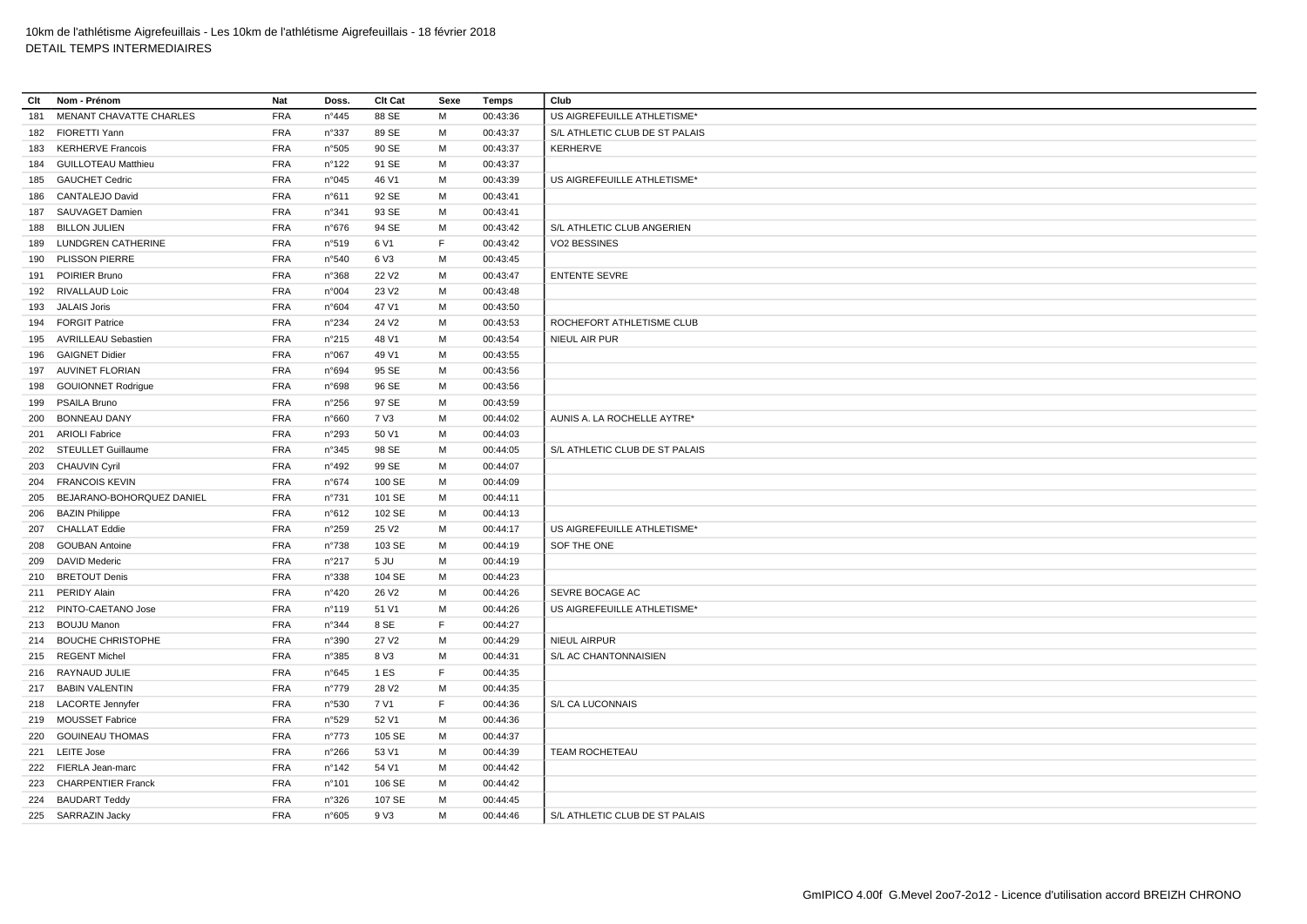| Clt | Nom - Prénom              | Nat        | Doss.           | <b>Clt Cat</b>    | Sexe        | Temps    | Club                              |
|-----|---------------------------|------------|-----------------|-------------------|-------------|----------|-----------------------------------|
| 226 | POTHET Gerard             | <b>FRA</b> | n°040           | 29 V <sub>2</sub> | M           | 00:44:47 | S/L HAUTE SAINTONGE ATHLETISME    |
|     | 227 LAUBRETON STEPHANE    | <b>FRA</b> | n°582           | 55 V1             | M           | 00:44:48 | S/L HAUTE SAINTONGE ATHLETISME    |
| 228 | LE CLECH ALAIN            | <b>FRA</b> | n°603           | 30 V <sub>2</sub> | M           | 00:44:51 | S/L CA CHATELAILLON               |
|     | 229 LOUA DEH LOHI         | <b>FRA</b> | n°381           | 108 SE            | M           | 00:44:56 |                                   |
| 230 | <b>CORREIA Jose</b>       | <b>FRA</b> | n°253           | 56 V1             | M           | 00:44:56 | US AIGREFEUILLE ATHLETISME*       |
| 231 | <b>SCHIFFER Alain</b>     | <b>FRA</b> | $n^{\circ}411$  | 31 V <sub>2</sub> | M           | 00:44:57 | S/L CA CHATELAILLON               |
|     | 232 MENEZ Philippe        | <b>FRA</b> | n°352           | 32 V <sub>2</sub> | M           | 00:44:59 | <b>URBAN TRAINING</b>             |
| 233 | ROUFFIGNAC Mickael        | <b>FRA</b> | n°220           | 57 V1             | M           | 00:44:59 | US AIGREFEUILLE ATHLETISME*       |
| 234 | <b>BOEUF Anthony</b>      | <b>FRA</b> | n°819           | 109 SE            | M           | 00:44:59 |                                   |
|     | 235 DAVIET Hélène         | <b>FRA</b> | n°536           | 9 SE              | F           | 00:45:03 |                                   |
| 236 | JOURDAIN Jacques          | <b>FRA</b> | n°462           | 33 V <sub>2</sub> | M           | 00:45:04 |                                   |
|     | 237 GUIGNOUARD Christophe | <b>FRA</b> | n°079           | 110 SE            | M           | 00:45:05 | <b>DEPAN CAMPING CAR</b>          |
| 238 | <b>DESBOIS Laurie</b>     | <b>FRA</b> | $n^{\circ}677$  | 10 SE             | $\mathsf F$ | 00:45:08 | US AIGREFEUILLE ATHLETISME*       |
| 239 | <b>MUSNIER Jerome</b>     | <b>FRA</b> | n°495           | 58 V1             | M           | 00:45:08 |                                   |
| 240 | <b>BERARD Frédéric</b>    | <b>FRA</b> | $n^{\circ}467$  | 59 V1             | M           | 00:45:09 |                                   |
| 241 | <b>MARCOUX Patrick</b>    | <b>FRA</b> | n°502           | 34 V <sub>2</sub> | M           | 00:45:15 | NIEUL AIR PUR                     |
|     | 242 CLEMENT Nicolas       | <b>FRA</b> | n°749           | 111 SE            | M           | 00:45:17 |                                   |
| 243 | ROLANDO SERGE             | <b>FRA</b> | n°634           | 35 V <sub>2</sub> | M           | 00:45:18 | <b>GRAND ANGOULEME ATHLETISME</b> |
|     | 244 TESSIER Aurelien      | <b>FRA</b> | n°319           | 112 SE            | M           | 00:45:21 |                                   |
|     | 245 TOURNEUR .julia       | <b>FRA</b> | n°453           | 11 SE             | $\mathsf F$ | 00:45:23 | LA ROCHELLE TRIATHLON             |
|     | 246 BOURON WILLIAM        | <b>FRA</b> | $n^{\circ}454$  | 113 SE            | M           | 00:45:23 | LA ROCHELLE TRIATHLON             |
| 247 | MARTIN JEAN-CLAUDE        | <b>FRA</b> | n°670           | 10 V3             | M           | 00:45:26 | NORD VENDEE ATHLETISME            |
| 248 | <b>TESSERON Celine</b>    | <b>FRA</b> | n°050           | 8 V1              | F           | 00:45:28 |                                   |
| 249 | <b>HERVE Jean-marie</b>   | <b>FRA</b> | n°060           | 11 V3             | M           | 00:45:28 |                                   |
|     | 250 PELARD WILFRIED       | <b>FRA</b> | n°785           | 114 SE            | M           | 00:45:31 |                                   |
| 251 | <b>REINERT Loic</b>       | <b>FRA</b> | n°394           | 60 V1             | M           | 00:45:32 | <b>ACF ALSTOM</b>                 |
| 252 | <b>RAIMOND Laurine</b>    | <b>FRA</b> | n°754           | 12 SE             | F           | 00:45:33 | <b>UACBRIOUX</b>                  |
|     | 253 THOMAS Alison         | <b>FRA</b> | n°636           | 13 SE             | F           | 00:45:34 | S/L ASPTT LA ROCHELLE             |
|     | 254 OLLIVIER Gerard       | <b>FRA</b> | n°232           | 12 V3             | M           | 00:45:35 | ROCHEFORT ATHLETISME CLUB         |
|     | 255 PERRUCHAUD Luc        | <b>FRA</b> | $n^{\circ}466$  | 36 V <sub>2</sub> | M           | 00:45:41 | CLUB ATLETIQUE CHATELAILLONNAIS   |
| 256 | <b>GIBIER REMY</b>        | <b>FRA</b> | n°783           | 115 SE            | M           | 00:45:47 |                                   |
| 257 | <b>BROSSARD FREDERIC</b>  | <b>FRA</b> | n°579           | 37 V <sub>2</sub> | M           | 00:45:51 |                                   |
| 258 | <b>DELABBEY Eric</b>      | <b>FRA</b> | n°049           | 61 V1             | м           | 00:45:52 |                                   |
| 259 | <b>BECERRO NICOLAS</b>    | <b>FRA</b> | n°709           | 62 V1             | M           | 00:45:54 | US AIGREFEUILLE ATHLETISME*       |
| 260 | PETIT Pascal              | <b>FRA</b> | $n^{\circ}$ 134 | 38 V <sub>2</sub> | M           | 00:45:57 | TEAM DOCTEUR MOINDREAU            |
| 261 | <b>LECORGNE Dominique</b> | <b>FRA</b> | n°340           | 39 V <sub>2</sub> | M           | 00:46:00 |                                   |
| 262 | <b>DAUNIS Francois</b>    | <b>FRA</b> | $n^{\circ}747$  | 40 V <sub>2</sub> | M           | 00:46:03 | <b>ACF ALSTOM</b>                 |
| 263 | <b>COUDERT STEPHANE</b>   | <b>FRA</b> | n°823           | 3 CA              | M           | 00:46:05 |                                   |
| 264 | <b>BONNEAU FREDERIC</b>   | <b>FRA</b> | n°632           | 116 SE            | M           | 00:46:07 | CA PLASSAC                        |
| 265 | RIBREAU Jacques           | <b>FRA</b> | n°534           | 41 V <sub>2</sub> | M           | 00:46:08 | CAPALOUETTE                       |
| 266 | <b>VALANCHON Rodolphe</b> | <b>FRA</b> | n°254           | 63 V1             | M           | 00:46:09 | <b>AVALANCH TEAM</b>              |
| 267 | <b>HYAUMET Patrick</b>    | <b>FRA</b> | n°161           | 13 V3             | M           | 00:46:09 |                                   |
| 268 | <b>CANAUD Dominique</b>   | <b>FRA</b> | $n^{\circ}150$  | 64 V1             | M           | 00:46:10 | IZI GYM 2                         |
| 269 | <b>AYMOND Xavier</b>      | <b>FRA</b> | $n^{\circ}$ 186 | 117 SE            | м           | 00:46:12 |                                   |
|     | 270 MARTINEAU Philippe    | <b>FRA</b> | n°127           | 65 V1             | M           | 00:46:15 |                                   |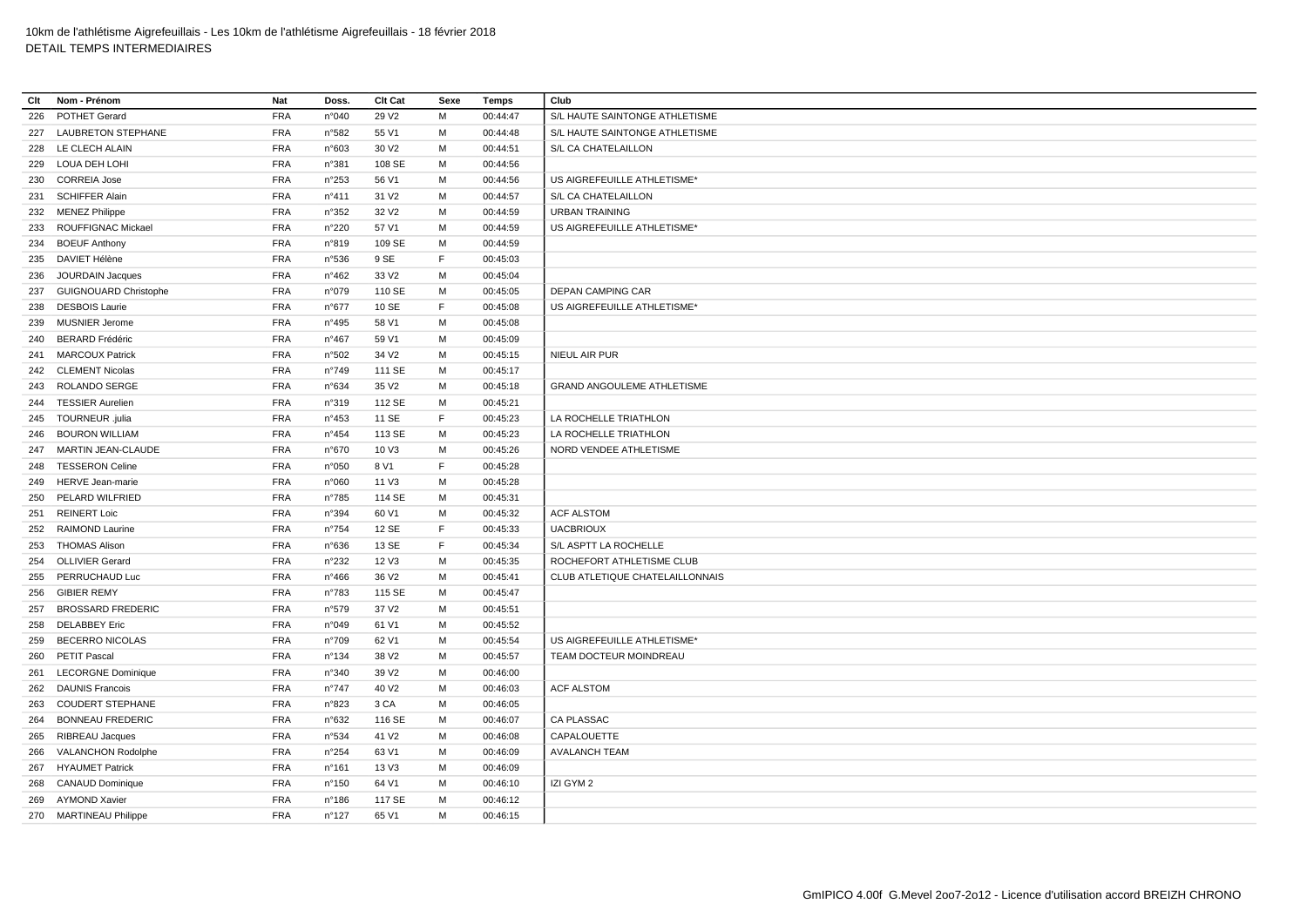| Clt | Nom - Prénom               | Nat        | Doss.           | <b>Clt Cat</b>    | Sexe | Temps    | Club                                       |
|-----|----------------------------|------------|-----------------|-------------------|------|----------|--------------------------------------------|
| 271 | ROUSSEAU CATHERINE         | <b>FRA</b> | n°639           | 9 V1              | F.   | 00:46:15 | <b>GRAND ANGOULEME ATHLETISME</b>          |
|     | 272 LAMBERT FRANCKIE       | <b>FRA</b> | n°412           | 66 V1             | м    | 00:46:17 |                                            |
| 273 | <b>MOISON Laurent</b>      | <b>FRA</b> | n°601           | 67 V1             | M    | 00:46:17 |                                            |
|     | 274 CHATEAU Laurent        | <b>FRA</b> | n°030           | 68 V1             | м    | 00:46:18 | <b>CA SAINT AGNANT</b>                     |
| 275 | <b>AUVINET Thomas</b>      | <b>FRA</b> | n°516           | 118 SE            | M    | 00:46:19 |                                            |
| 276 | RADACANU Renaud            | <b>FRA</b> | $n^{\circ}$ 149 | 119 SE            | м    | 00:46:20 | IZI GYM 2                                  |
|     | 277 CHAUVIN Vincent        | <b>FRA</b> | n°229           | 42 V <sub>2</sub> | M    | 00:46:21 | ROCHEFORT ATHLETISME CLUB                  |
| 278 | NIVAULT Caroline           | <b>FRA</b> | n°680           | 1 V <sub>2</sub>  | E    | 00:46:21 | STADE NIORTAIS SECTION SEP FRR             |
| 279 | <b>FAZILLEAU Frederic</b>  | <b>FRA</b> | n°602           | 69 V1             | M    | 00:46:23 | <b>OCEAN TRIATHLON</b>                     |
| 280 | POTHET Marie-noelle        | <b>FRA</b> | n°041           | 10 V1             | F.   | 00:46:23 | S/L HAUTE SAINTONGE ATHLETISME             |
|     | 281 SAVARIT ALAIN          | <b>FRA</b> | n°813           | 43 V <sub>2</sub> | M    | 00:46:24 |                                            |
|     | 282 CARPENTIER FABRICE     | <b>FRA</b> | n°342           | 70 V1             | M    | 00:46:25 |                                            |
| 283 | <b>HALLEY PATRICE</b>      | <b>FRA</b> | n°469           | 44 V <sub>2</sub> | M    | 00:46:27 | S/L ATHLETIC CLUB DE ST PALAIS             |
| 284 | <b>BLANCHARD EMMANUEL</b>  | <b>FRA</b> | n°374           | 120 SE            | M    | 00:46:28 |                                            |
|     | 285 SACRE Fabrice          | <b>FRA</b> | $n^{\circ}$ 157 | 71 V1             | м    | 00:46:31 |                                            |
| 286 | <b>GAUCHER Patrice</b>     | <b>FRA</b> | n°280           | 72 V1             | M    | 00:46:32 |                                            |
|     | 287 CORLAY Carolyn         | <b>FRA</b> | $n^{\circ}745$  | 121 SE            | M    | 00:46:34 |                                            |
| 288 | <b>LEOST Thierry</b>       | <b>FRA</b> | n°703           | 73 V1             | M    | 00:46:38 |                                            |
| 289 | <b>MILLET Julien</b>       | <b>FRA</b> | n°520           | 122 SE            | M    | 00:46:38 | S/L US SAINTES ATHLETISME                  |
| 290 | <b>ANDRE Flavien</b>       | <b>FRA</b> | n°598           | 6 JU              | M    | 00:46:40 | JARNAC ATHLETISME                          |
|     | 291 GEGADEN Patrice        | <b>FRA</b> | n°202           | 74 V1             | м    | 00:46:41 | US AIGREFEUILLE ATHLETISME*                |
| 292 | <b>GERBOT YVONNICK</b>     | <b>FRA</b> | n°781           | 45 V <sub>2</sub> | M    | 00:46:45 |                                            |
|     | 293 MICHEAU Aymeric        | <b>FRA</b> | $n^{\circ}446$  | 123 SE            | м    | 00:46:45 |                                            |
|     | 294 MORIN Anthony          | <b>FRA</b> | n°365           | 124 SE            | M    | 00:46:47 |                                            |
|     | 295 DERRIEN Joel           | <b>FRA</b> | n°230           | 14 V3             | M    | 00:46:48 | ROCHEFORT ATHLETISME CLUB                  |
| 296 | <b>BARDET Laura</b>        | <b>FRA</b> | n°524           | 14 SE             | E    | 00:46:50 | <b>AKRO BITUM</b>                          |
| 297 | <b>GILLIBERT ANDRE</b>     | <b>FRA</b> | n°797           | 15 V3             | M    | 00:46:51 |                                            |
|     | 298 ZANCHETTA Nicolas      | <b>FRA</b> | $n^{\circ}$ 171 | 125 SE            | M    | 00:46:52 | <b>TAMALOUS 1</b>                          |
| 299 | CHALLANGE DELPHINE         | <b>FRA</b> | n°350           | 11 V1             | F    | 00:46:54 | S/L ATHLETIC CLUB DE ST PALAIS             |
| 300 | <b>RAIMOND SANDRINE</b>    | <b>FRA</b> | n°428           | 2 V <sub>2</sub>  | F    | 00:46:54 | S/L UAC BRIOUXAISE                         |
| 301 | <b>FREMONT LAURENT</b>     | <b>FRA</b> | n°547           | 75 V1             | M    | 00:46:55 | S/L ATHLETISME MARENNES PRESQUILE D ARVERT |
| 302 | <b>HIRIBARREN Nathalie</b> | <b>FRA</b> | $n^{\circ}$ 182 | 12 V1             | F.   | 00:46:55 | S/L ATHLETISME MARENNES PRESQUILE D ARVERT |
|     | 303 BAROUSSE Alexis        | <b>FRA</b> | n°404           | 76 V1             | M    | 00:46:57 | ULTRAMICAL86                               |
|     | 304 MOREAU Ludovic         | <b>FRA</b> | $n^{\circ}$ 151 | 77 V1             | м    | 00:47:02 | IZI GYM 2                                  |
|     | 305 SIMON SYLVIE           | <b>FRA</b> | n°372           | 3 V <sub>2</sub>  | E    | 00:47:02 | S/L ATHLETIC CLUB DE ST PALAIS             |
| 306 | <b>CAUGNON PHILIPPE</b>    | <b>FRA</b> | $n^{\circ}457$  | 78 V1             | м    | 00:47:05 |                                            |
|     | 307 MUSE MICKAEL           | <b>FRA</b> | n°584           | 79 V1             | M    | 00:47:06 |                                            |
| 308 | LEBEAU Giovanni            | <b>FRA</b> | n°537           | 126 SE            | м    | 00:47:08 |                                            |
| 309 | <b>LABOUR Pierre</b>       | <b>FRA</b> | n°607           | 127 SE            | M    | 00:47:08 | <b>CROSSFIT RUPELLA</b>                    |
| 310 | <b>BENOIST Jean-Pierre</b> | <b>FRA</b> | n°716           | 16 V3             | M    | 00:47:08 | <b>FOULEE RENE CAILLIE</b>                 |
|     | 311 BRIANCEAU DOMINIQUE    | <b>FRA</b> | n°523           | 46 V <sub>2</sub> | м    | 00:47:10 | <b>VO2 BESSINES</b>                        |
|     | 312 POIRAUDEAU Muriel      | <b>FRA</b> | n°570           | 13 V1             | F    | 00:47:12 |                                            |
|     | 313 FOUGERE Janine         | <b>FRA</b> | n°580           | 4 V <sub>2</sub>  | F    | 00:47:13 | E <sub>2</sub> A                           |
|     | 314 CABANAC STEPHANE       | <b>FRA</b> | n°591           | 80 V1             | M    | 00:47:20 | <b>RUN ACCUEIL</b>                         |
|     | 315 ROCHETEAU Eric         | <b>FRA</b> | n°265           | 81 V1             | M    | 00:47:22 | TEAM ROCHETEAU                             |
|     |                            |            |                 |                   |      |          |                                            |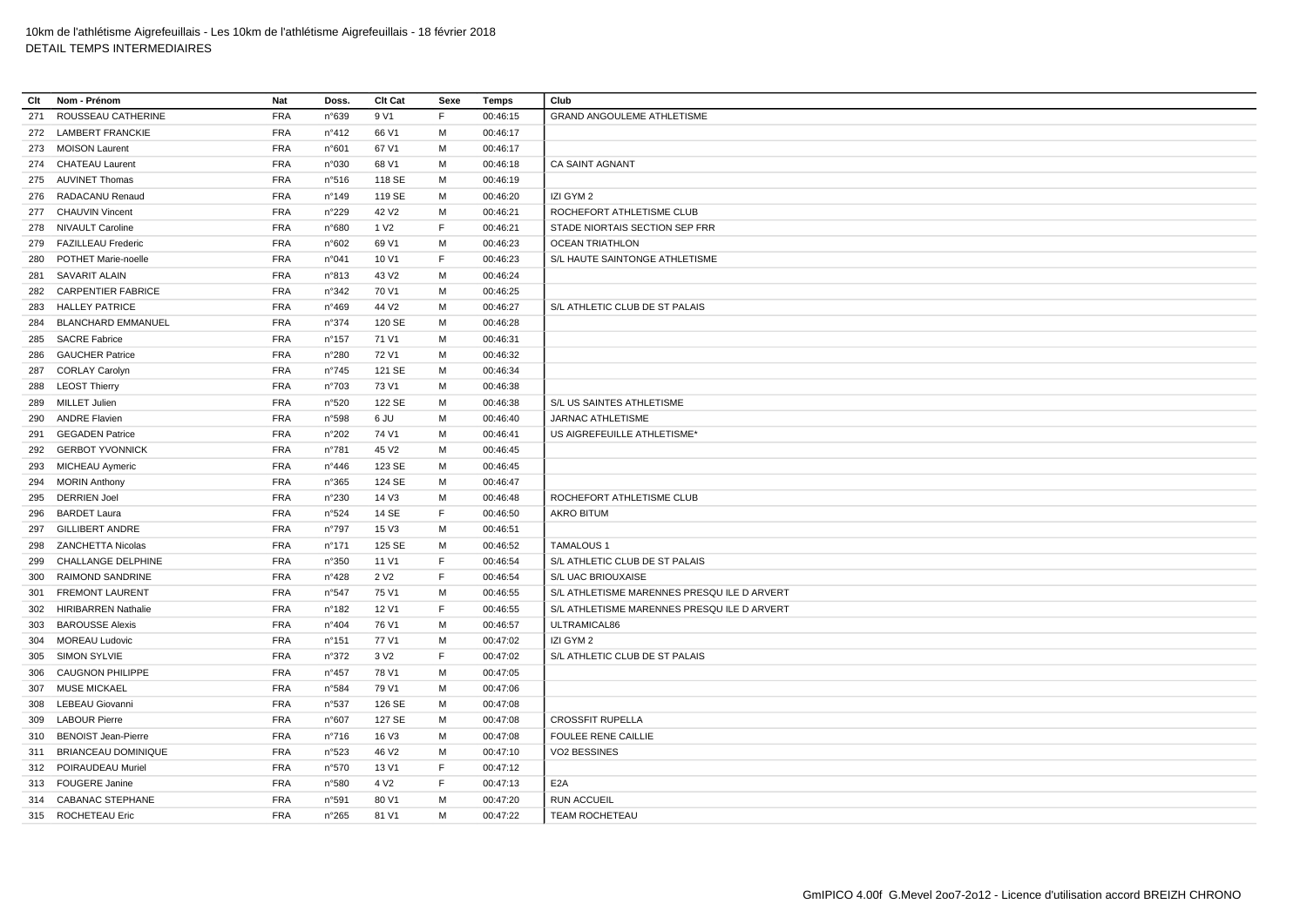| Clt | Nom - Prénom                     | Nat        | Doss.           | Clt Cat           | Sexe | Temps    | Club                                 |
|-----|----------------------------------|------------|-----------------|-------------------|------|----------|--------------------------------------|
| 316 | <b>LEBRUN Veronique</b>          | <b>FRA</b> | n°558           | 15 SE             | F.   | 00:47:22 | CAP ALOUETTE                         |
|     | 317 GIL Frédéric                 | <b>FRA</b> | n°613           | 82 V1             | м    | 00:47:22 | SOF THE ONE                          |
| 318 | DAVID Laurent                    | <b>FRA</b> | n°339           | 83 V1             | M    | 00:47:22 |                                      |
|     | 319 THEBAULT ERIC                | <b>FRA</b> | n°451           | 84 V1             | M    | 00:47:23 |                                      |
| 320 | <b>BERGERE GARY</b>              | <b>FRA</b> | n°683           | 128 SE            | М    | 00:47:23 |                                      |
|     | 321 POINT Clement                | <b>FRA</b> | n°371           | 129 SE            | M    | 00:47:23 |                                      |
|     | 322 JUNG MICHEL                  | <b>FRA</b> | n°382           | 17 V3             | м    | 00:47:27 | S/L SC SURGERES                      |
| 323 | JOUAULT Jean-Louis               | <b>FRA</b> | n°630           | 47 V <sub>2</sub> | M    | 00:47:29 |                                      |
| 324 | <b>RENARD Claude</b>             | <b>FRA</b> | n°056           | 85 V1             | м    | 00:47:30 |                                      |
| 325 | <b>COCHONNEAU Jerome</b>         | <b>FRA</b> | $n^{\circ}152$  | 86 V1             | м    | 00:47:31 | IZI GYM 3                            |
| 326 | <b>RICOU Brice</b>               | <b>FRA</b> | n°236           | 130 SE            | М    | 00:47:34 | ROCHEFORT ATHLETISME CLUB            |
|     | 327 GOULEAU CHRISTOPHE           | <b>FRA</b> | n°560           | 48 V <sub>2</sub> | м    | 00:47:35 | US AIGREFEUILLE ATHLETISME*          |
| 328 | <b>CHEROUVRIER Marine</b>        | <b>FRA</b> | n°001           | 2 JU              | E    | 00:47:37 | US AIGREFEUILLE ATHLETISME*          |
| 329 | <b>CHEROUVRIER Patricia</b>      | <b>FRA</b> | $n^{\circ}154$  | 14 V1             | F.   | 00:47:37 | IZI GYM 1                            |
|     | 330 SOUCHAY Patricia             | <b>FRA</b> | n°499           | 16 SE             | F    | 00:47:39 |                                      |
|     | 331 PUDAL Christophe             | <b>FRA</b> | n°092           | 87 V1             | M    | 00:47:39 |                                      |
|     | 332 BORE RICHARD                 | <b>FRA</b> | $n^{\circ}497$  | 49 V <sub>2</sub> | M    | 00:47:42 | <b>CA SAINT AGNANT</b>               |
| 333 | <b>BARUSSEAU Ludovic</b>         | <b>FRA</b> | n°729           | 131 SE            | м    | 00:47:44 |                                      |
| 334 | <b>DESHAYES Pierre-Alexandre</b> | <b>FRA</b> | n°354           | 132 SE            | М    | 00:47:50 |                                      |
|     | 335 NIVOIS Fabrice               | <b>FRA</b> | $n^{\circ}770$  | 88 V1             | м    | 00:47:53 | US AIGREFEUILLE ATHLETISME*          |
| 336 | <b>ROCHE Philippe</b>            | <b>FRA</b> | n°610           | 18 V3             | M    | 00:47:55 | <b>RUN ACCUEIL</b>                   |
| 337 | <b>CABARET FRANCK</b>            | <b>FRA</b> | n°336           | 89 V1             | м    | 00:47:56 | S/L ASPTT LA ROCHELLE                |
| 338 | <b>DUPIN Mickael</b>             | <b>FRA</b> | n°077           | 90 V1             | M    | 00:47:57 | <b>DEPAN CAMPING CAR</b>             |
| 339 | <b>TURBIAZ MICHEL</b>            | <b>FRA</b> | n°384           | 19 V3             | м    | 00:48:00 | US AIGREFEUILLE ATHLETISME*          |
| 340 | <b>MOREIRA Dinis</b>             | <b>FRA</b> | n°123           | 91 V1             | M    | 00:48:01 | US AIGREFEUILLE ATHLETISME*          |
| 341 | <b>BONNIN-SUIRE Aurelie</b>      | <b>FRA</b> | n°617           | 17 SE             | F.   | 00:48:02 | <b>RUN IN NIORT</b>                  |
| 342 | <b>SERER Sebastien</b>           | <b>FRA</b> | $n^{\circ}111$  | 133 SE            | м    | 00:48:05 |                                      |
|     | 343 TIRBOIS Muriel               | <b>FRA</b> | n°302           | 5 V <sub>2</sub>  | F.   | 00:48:05 | US AIGREFEUILLE ATHLETISME*          |
| 344 | <b>DANIEL DIDIER</b>             | <b>FRA</b> | $n^{\circ}472$  | 50 V <sub>2</sub> | M    | 00:48:05 |                                      |
|     | 345 BRIANCEAU Eric               | <b>FRA</b> | n°103           | 92 V1             | M    | 00:48:06 | AC2A COURCON                         |
| 346 | <b>LAMARCHE Nadege</b>           | <b>FRA</b> | n°225           | 18 SE             | F.   | 00:48:07 | ROCHEFORT ATHLETISME CLUB            |
|     | 347 RENAUD Ludovic               | <b>FRA</b> | $n^{\circ}$ 132 | 93 V1             | М    | 00:48:08 |                                      |
| 348 | <b>AUDEBERT Emmanuel</b>         | <b>FRA</b> | n°730           | 94 V1             | м    | 00:48:15 |                                      |
| 349 | LUCKOS Gérald                    | <b>FRA</b> | n°517           | 95 V1             | M    | 00:48:18 |                                      |
| 350 | <b>BRONDY Sebastien</b>          | <b>FRA</b> | n°075           | 96 V1             | м    | 00:48:23 | US AIGREFEUILLE ATHLETISME*          |
|     | 351 TEXIER Laurent               | <b>FRA</b> | n°753           | 97 V1             | м    | 00:48:23 | <b>AC2A COURCON</b>                  |
| 352 | <b>GAUFRETEAU Nicolas</b>        | <b>FRA</b> | n°007           | 134 SE            | M    | 00:48:28 |                                      |
|     | 353 UZANU Olivier                | <b>FRA</b> | $n^{\circ}741$  | 51 V2             | M    | 00:48:30 | S/L CA CHATELAILLON                  |
| 354 | <b>LANDRIEAU David</b>           | <b>FRA</b> | n°214           | 98 V1             | M    | 00:48:31 | S/L ATHLETIQUE CLUB AUNIS ATLANTIQUE |
| 355 | <b>SCHONS Nicolas</b>            | <b>FRA</b> | n°820           | 135 SE            | M    | 00:48:34 |                                      |
| 356 | POIX Alexandre                   | <b>FRA</b> | $n^{\circ}463$  | 7 JU              | M    | 00:48:35 | <b>DSA BESANCON</b>                  |
|     | 357 DURAND Laure                 | <b>FRA</b> | $n^{\circ}756$  | 19 SE             | E    | 00:48:39 | NIORT ENDURANCE 79                   |
|     | 358 SAULET Jean-pierre           | <b>FRA</b> | $n^{\circ}$ 173 | 20 V3             | M    | 00:48:42 |                                      |
|     | 359 JOUFFROY Eric                | <b>FRA</b> | n°281           | 99 V1             | M    | 00:48:44 | RUNNING CLUB ST MAIXENT              |
|     | 360 MATHIEU PATRICK              | <b>FRA</b> | n°655           | 52 V <sub>2</sub> | M    | 00:48:45 | AUNIS A. LA ROCHELLE AYTRE*          |
|     |                                  |            |                 |                   |      |          |                                      |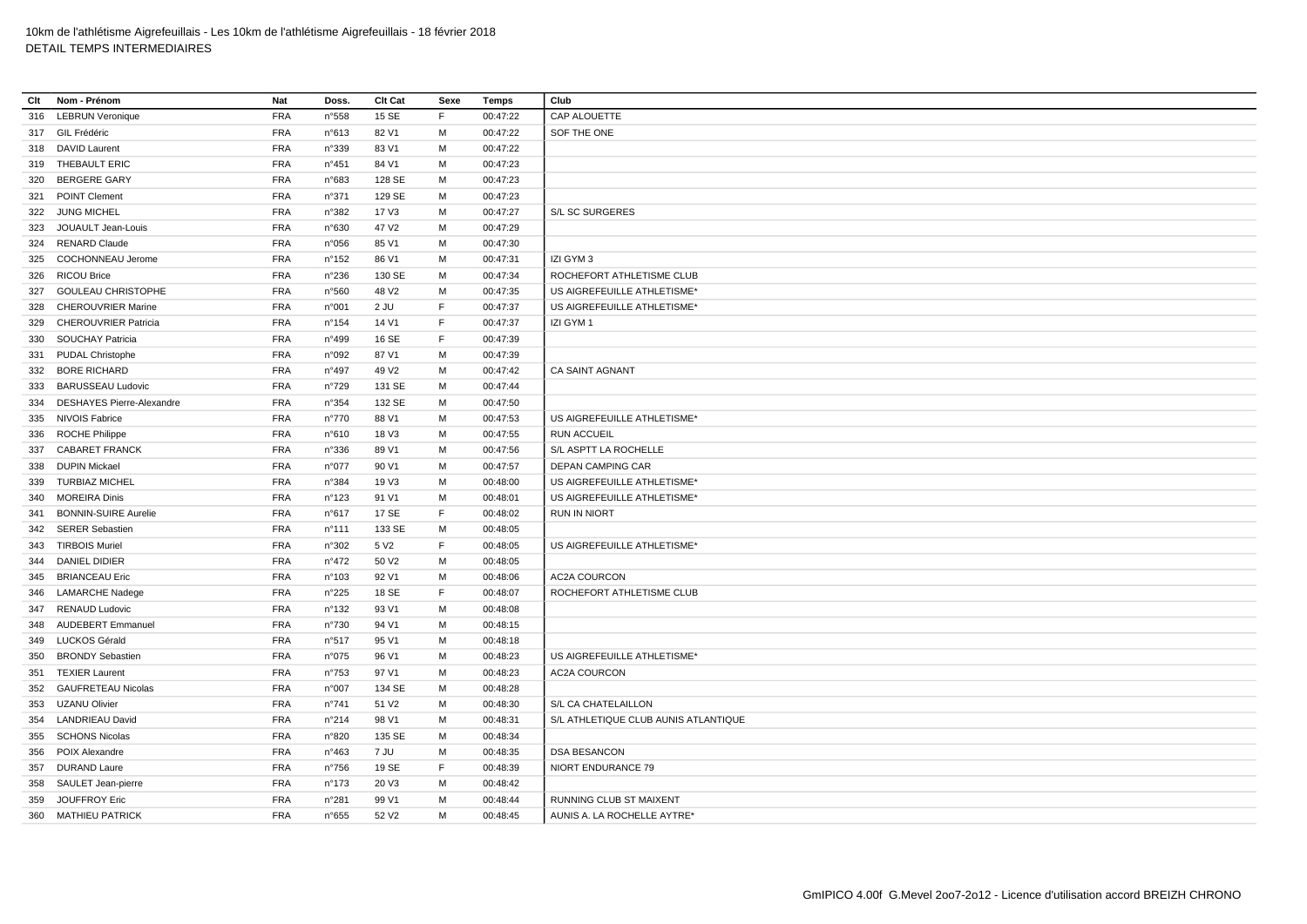| Clt | Nom - Prénom                      | Nat        | Doss.           | Clt Cat           | Sexe | Temps    | Club                        |
|-----|-----------------------------------|------------|-----------------|-------------------|------|----------|-----------------------------|
| 361 | <b>FLUTTO Laurent</b>             | <b>FRA</b> | n°409           | 136 SE            | М    | 00:48:46 |                             |
| 362 | <b>CROGUENNEC Vincent</b>         | <b>FRA</b> | n°700           | 137 SE            | м    | 00:48:48 |                             |
| 363 | DEFFREY JEAN JACQUES              | <b>FRA</b> | $n^{\circ}775$  | 21 V3             | М    | 00:48:49 |                             |
|     | 364 FORTEAU Jerome                | <b>FRA</b> | n°222           | 100 V1            | M    | 00:48:50 | ROCHEFORT ATHLETISME CLUB   |
|     | 365 GAILLARD VINCENT              | <b>FRA</b> | n°699           | 53 V <sub>2</sub> | M    | 00:48:50 | <b>RUN IN NIORT</b>         |
| 366 | <b>PAUTAL Charlie</b>             | <b>FRA</b> | $n^{\circ}755$  | 138 SE            | M    | 00:48:51 | NIORT ENDURANCE 79          |
|     | 367 VOEVODENKO Laure              | <b>FRA</b> | n°242           | 20 SE             | F    | 00:48:51 | ROCHEFORT ATHLETISME CLUB   |
| 368 | VANDENBOSSCHE Jean-noel           | <b>FRA</b> | n°164           | 54 V2             | M    | 00:48:54 |                             |
| 369 | <b>BAILLY Philippe</b>            | <b>FRA</b> | n°701           | 101 V1            | м    | 00:48:55 |                             |
|     | 370 BRUNTEAU FREDERIC             | <b>FRA</b> | n°821           | 102 V1            | м    | 00:48:55 |                             |
|     | 371 AUVINET PASCAL                | <b>FRA</b> | n°693           | 55 V2             | М    | 00:49:01 |                             |
|     | 372 FAURE Jean-marie              | <b>FRA</b> | n°565           | 56 V <sub>2</sub> | M    | 00:49:04 | <b>ASCHR</b>                |
|     | 373 MATHIS Ximun                  | <b>FRA</b> | $n^{\circ}455$  | 139 SE            | M    | 00:49:04 | <b>MATHIS</b>               |
|     | 374 DEGAT Alexis                  | <b>FRA</b> | n°020           | 140 SE            | M    | 00:49:05 |                             |
|     | 375 MARZAY FRANCK                 | <b>FRA</b> | $n^{\circ}735$  | 1 V4              | M    | 00:49:05 | CLUB HOSPITALIER ROCHEFORT  |
|     | 376 BECKER Jacques                | <b>FRA</b> | n°315           | 22 V3             | м    | 00:49:05 | <b>ASCHR</b>                |
|     | 377 JEANNET CHRISTOPHE            | <b>FRA</b> | n°790           | 103 V1            | M    | 00:49:07 |                             |
|     | 378 ANDRE Célia                   | <b>FRA</b> | n°597           | 2 ES              | F    | 00:49:07 | JARNAC ATHLETISME           |
|     | 379 ANDRE Jean-luc                | <b>FRA</b> | n°599           | 57 V2             | М    | 00:49:07 | JARNAC ATHLETISME           |
| 380 | <b>BERGER Pauline</b>             | <b>FRA</b> | n°191           | 21 SE             | F    | 00:49:08 |                             |
| 381 | <b>BOUE Amelie</b>                | <b>FRA</b> | n°237           | 22 SE             | F    | 00:49:08 | ROCHEFORT ATHLETISME CLUB   |
| 382 | <b>GIRAUD Marc</b>                | <b>FRA</b> | n°312           | 58 V2             | M    | 00:49:11 | <b>RDTN</b>                 |
| 383 | GAUDRIAULT Marie Hélène           | <b>FRA</b> | n°725           | 15 V1             | F    | 00:49:11 | <b>STADE NIORTAIS</b>       |
| 384 | PELLETIER Jerome                  | <b>FRA</b> | $n^{\circ}$ 178 | 104 V1            | M    | 00:49:15 |                             |
|     | 385 MADIER LEOPOLD                | <b>FRA</b> | n°794           | 141 SE            | M    | 00:49:21 |                             |
| 386 | <b>VALLET CATHY</b>               | <b>FRA</b> | n°643           | 16 V1             | F    | 00:49:22 | <b>ASPTT</b>                |
|     | 387 LELIEVRE Sebastien            | <b>FRA</b> | $n^{\circ}$ 179 | 105 V1            | М    | 00:49:22 | ROCHEFORT TRIATHLON         |
| 388 | <b>COCHARD Anais</b>              | <b>FRA</b> | n°595           | 23 SE             | F    | 00:49:23 |                             |
|     | 389 GIRAUD CEDRIC                 | <b>FRA</b> | n°800           | 142 SE            | M    | 00:49:25 |                             |
| 390 | <b>BAILLARGEAU Daniel</b>         | <b>FRA</b> | n°590           | 59 V <sub>2</sub> | M    | 00:49:28 | <b>AKRO BITUM</b>           |
| 391 | <b>BALAVOINE Emmanuelle</b>       | <b>FRA</b> | $n^{\circ}717$  | 17 V1             | F    | 00:49:28 | <b>VO2 BESSINES</b>         |
| 392 | <b>MORGADES OLIVIER</b>           | <b>FRA</b> | n°802           | 106 V1            | м    | 00:49:30 |                             |
|     | 393 ZIANI Sonia                   | <b>FRA</b> | $n^{\circ}722$  | 24 SE             | E    | 00:49:30 |                             |
| 394 | <b>BOUSQUET Franck</b>            | <b>FRA</b> | $n^{\circ}166$  | 60 V <sub>2</sub> | М    | 00:49:31 | <b>TAMALOUS 2</b>           |
|     | 395 DUPUIS Cyril                  | <b>FRA</b> | $n^{\circ}275$  | 107 V1            | М    | 00:49:38 | VO2 BESSINES                |
| 396 | ROUMAGNAC Jean-Luc                | <b>FRA</b> | n°589           | 23 V3             | M    | 00:49:38 |                             |
| 397 | <b>BODIN CINDY</b>                | <b>FRA</b> | n°804           | 25 SE             | F    | 00:49:38 |                             |
| 398 | <b>BALLANGER Jean-daniel</b>      | <b>FRA</b> | $n^{\circ}744$  | 143 SE            | М    | 00:49:39 | LE THOU TEAM                |
| 399 | JACQUET Anne-Catherine            | <b>FRA</b> | n°358           | 18 V1             | F    | 00:49:40 | <b>JOG FORS</b>             |
| 400 | <b>DRUGEON Jany-pierre</b>        | <b>FRA</b> | n°189           | 24 V3             | M    | 00:49:46 | <b>CA SAINT AGNANT</b>      |
|     | 401 TRIOLET Laurent               | <b>FRA</b> | $n^{\circ}$ 159 | 144 SE            | M    | 00:49:46 |                             |
| 402 | <b>DOSSMANN Marc</b>              | <b>FRA</b> | $n^{\circ}478$  | 108 V1            | M    | 00:49:47 |                             |
| 403 | PETROWISTE Andre                  | <b>FRA</b> | $n^{\circ}$ 118 | 25 V3             | M    | 00:49:48 |                             |
|     | 404 ROY David                     | <b>FRA</b> | n°757           | 109 V1            | м    | 00:49:50 |                             |
|     | 405 CANADAS MUNOZ Maria De Los An | <b>FRA</b> | $n^{\circ}$ 117 | 6 V <sub>2</sub>  | E    | 00:49:53 | US AIGREFEUILLE ATHLETISME* |
|     |                                   |            |                 |                   |      |          |                             |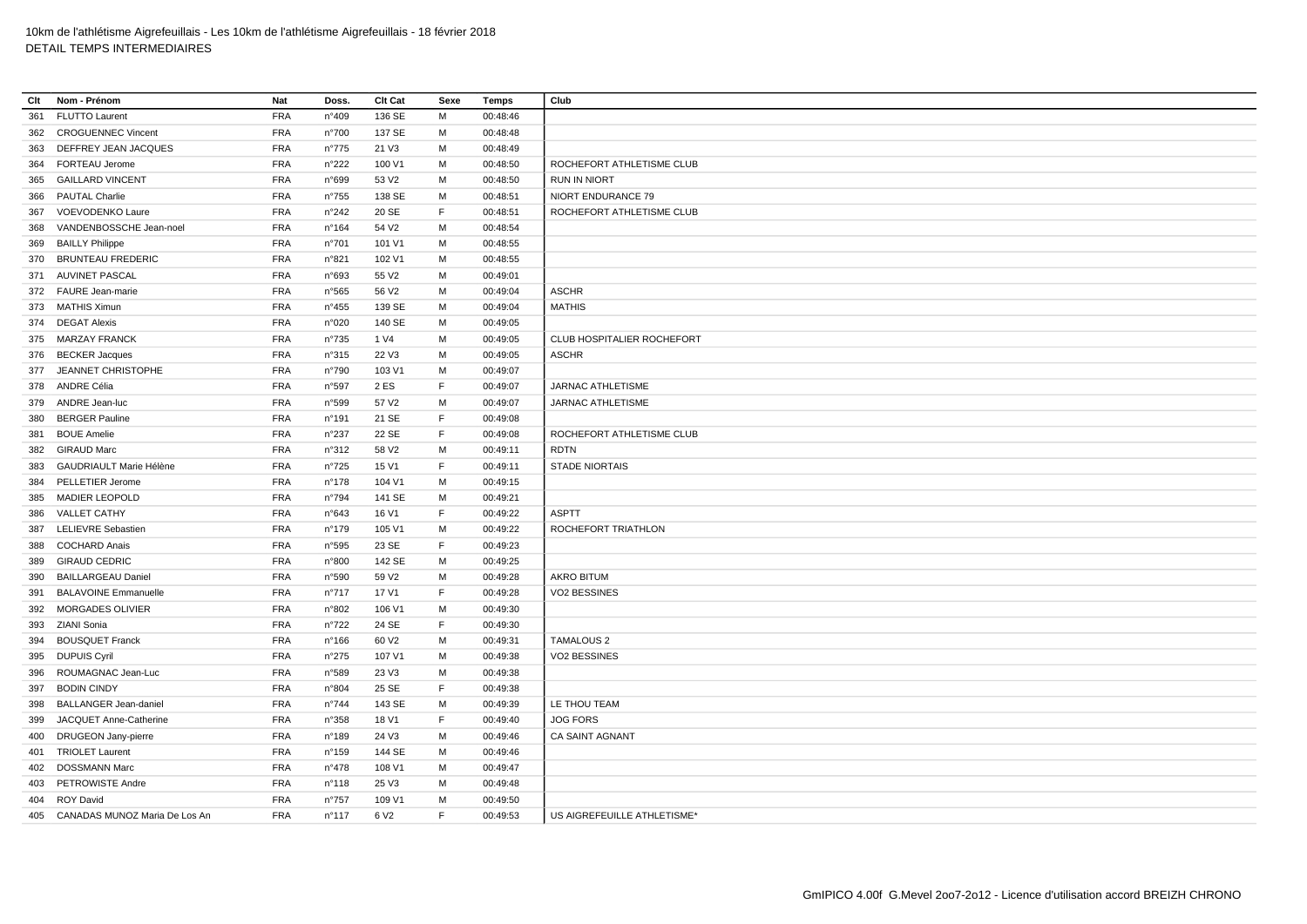| Clt | Nom - Prénom              | Nat        | Doss.           | <b>Clt Cat</b>    | Sexe | Temps    | Club                           |
|-----|---------------------------|------------|-----------------|-------------------|------|----------|--------------------------------|
| 406 | <b>HUBERT Cedric</b>      | <b>FRA</b> | n°128           | 110 V1            | M    | 00:49:53 | STADE NIORTAIS TRIATHLON       |
|     | 407 BITARD Sandy          | <b>FRA</b> | $n^{\circ}622$  | 145 SE            | М    | 00:49:55 |                                |
| 408 | <b>HASNAOUI Amir</b>      | <b>FRA</b> | n°120           | 146 SE            | M    | 00:49:55 | US AIGREFEUILLE ATHLETISME*    |
| 409 | JUNIAT VANDY              | <b>FRA</b> | n°370           | 19 V1             | F    | 00:50:04 | S/L ATHLETIC CLUB DE ST PALAIS |
|     | 410 GUILLOTEAU Franck     | <b>FRA</b> | n°018           | 26 V3             | M    | 00:50:09 | TEAM ENDURANCE SHOP            |
| 411 | <b>BIREPINTE Frédéric</b> | <b>FRA</b> | n°487           | 147 SE            | М    | 00:50:16 | <b>ACF ALSTOM</b>              |
|     | 412 RENAUD David          | <b>FRA</b> | $n^{\circ}264$  | 111 V1            | м    | 00:50:24 |                                |
|     | 413 RICHARD Laurent       | <b>FRA</b> | n°140           | 61 V <sub>2</sub> | M    | 00:50:29 |                                |
| 414 | PERDRIAUD Vincent         | <b>FRA</b> | n°203           | 112 V1            | М    | 00:50:30 | RUNNING SAINT SOULLE           |
|     | 415 NORMANDIN Stephane    | <b>FRA</b> | n°006           | 113 V1            | M    | 00:50:33 | US AIGREFEUILLE ATHLETISME*    |
|     | 416 DAUNAS Daniel         | <b>FRA</b> | n°289           | 27 V3             | м    | 00:50:34 | <b>CA SAINT AGNANT</b>         |
|     | 417 CHAUVET LAURENT       | <b>FRA</b> | n°378           | 62 V <sub>2</sub> | M    | 00:50:36 |                                |
| 418 | <b>RENAUD Thierry</b>     | <b>FRA</b> | $n^{\circ}$ 138 | 63 V2             | м    | 00:50:41 | <b>SPIRIDON CRECHOIS</b>       |
| 419 | <b>GRANGEON Axelle</b>    | <b>FRA</b> | n°718           | 26 SE             | F    | 00:50:44 | POUSSE PIEDS FOURAS            |
| 420 | FORESTIER Jean-Claude     | <b>FRA</b> | n°702           | 2 V4              | M    | 00:50:45 | S/L ATHLETIC CLUB DE ST PALAIS |
| 421 | ROBERT Typhaine           | <b>FRA</b> | n°143           | 27 SE             | F    | 00:50:47 | US AIGREFEUILLE ATHLETISME*    |
|     | 422 CARREZ LAURENT        | <b>FRA</b> | n°421           | 148 SE            | M    | 00:50:55 |                                |
| 423 | <b>FORGET PIERRE</b>      | <b>FRA</b> | n°789           | 4 ES              | M    | 00:51:04 |                                |
|     | 424 RAGER CHRISTIAN       | <b>FRA</b> | n°625           | 28 V3             | М    | 00:51:04 | <b>ACF ALSTOM</b>              |
| 425 | <b>DROIT Dorothee</b>     | <b>FRA</b> | n°091           | 28 SE             | F    | 00:51:05 |                                |
| 426 | <b>BACHELIER AURELIE</b>  | <b>FRA</b> | n°799           | 20 V1             | F    | 00:51:10 |                                |
| 427 | NAUD Julien               | <b>FRA</b> | n°567           | 149 SE            | М    | 00:51:17 |                                |
| 428 | <b>GRANET Mathias</b>     | <b>FRA</b> | n°015           | 150 SE            | М    | 00:51:19 |                                |
| 429 | <b>WIBER Laetitia</b>     | <b>FRA</b> | n°243           | 21 V1             | F    | 00:51:21 | ROCHEFORT ATHLETISME CLUB      |
|     | 430 RICHARD Jean-francois | <b>FRA</b> | n°306           | 114 V1            | M    | 00:51:22 |                                |
| 431 | <b>BARITEAU Patrick</b>   | <b>FRA</b> | $n^{\circ}414$  | 64 V <sub>2</sub> | M    | 00:51:24 | AC SAINT PALAIS                |
|     | 432 REGRENIL Yann         | <b>FRA</b> | n°278           | 65 V2             | M    | 00:51:27 |                                |
| 433 | <b>MESSY EMMANUEL</b>     | <b>FRA</b> | n°784           | 5 ES              | м    | 00:51:27 |                                |
|     | 434 LUCAS Franck          | <b>FRA</b> | n°620           | 115 V1            | M    | 00:51:29 |                                |
|     | 435 LE MEHAUTE Delphine   | <b>FRA</b> | n°575           | 29 SE             | F    | 00:51:32 | S/L SC SURGERES                |
| 436 | MROCZKOWSKI Michael       | <b>FRA</b> | n°046           | 116 V1            | М    | 00:51:40 |                                |
|     | 437 ROBIN ALEXANDRE       | <b>FRA</b> | n°812           | 151 SE            | М    | 00:51:42 |                                |
| 438 | <b>CRON Sophie</b>        | <b>FRA</b> | n°493           | 22 V1             | F    | 00:51:44 |                                |
| 439 | <b>BODIN CHRISTOPHE</b>   | <b>FRA</b> | n°805           | 66 V <sub>2</sub> | M    | 00:51:47 |                                |
| 440 | <b>ROBICHON Philippe</b>  | <b>FRA</b> | $n^{\circ}750$  | 67 V <sub>2</sub> | М    | 00:51:48 |                                |
| 441 | COCHAUD Marie-emmanuell   | <b>FRA</b> | n°024           | 30 SE             | F    | 00:51:50 | AUNIS A. LA ROCHELLE AYTRE*    |
| 442 | BERTEAUX BENEDICTE        | <b>FRA</b> | n°586           | 23 V1             | F    | 00:51:51 | VO2 BESSINES                   |
|     | 443 FOLTZER Augustin      | <b>FRA</b> | n°410           | 152 SE            | M    | 00:51:59 |                                |
|     | 444 BARAU Guy             | <b>FRA</b> | n°559           | 29 V3             | M    | 00:52:06 |                                |
| 445 | <b>BLEAS Michel</b>       | <b>FRA</b> | n°578           | 153 SE            | М    | 00:52:08 | A LOISIRS PERIGNY ROMPSAY      |
|     | 446 GUITON Estelle        | <b>FRA</b> | n°003           | 24 V1             | F    | 00:52:11 | US AIGREFEUILLE ATHLETISME*    |
|     | 447 YOU Patrick           | <b>FRA</b> | $n^{\circ}$ 153 | 68 V <sub>2</sub> | м    | 00:52:11 | IZI GYM 3                      |
| 448 | AUBRIERE PIERRE JULIEN    | <b>FRA</b> | n°822           | 154 SE            | M    | 00:52:12 |                                |
|     | 449 BRAIN Jean-michel     | <b>FRA</b> | n°320           | 30 V3             | M    | 00:52:18 | S/L UAC BRIOUXAISE             |
|     | 450 THIBAUD Francis       | <b>FRA</b> | n°262           | 31 V3             | M    | 00:52:21 | LES POUSSES PIEDS FOURAS       |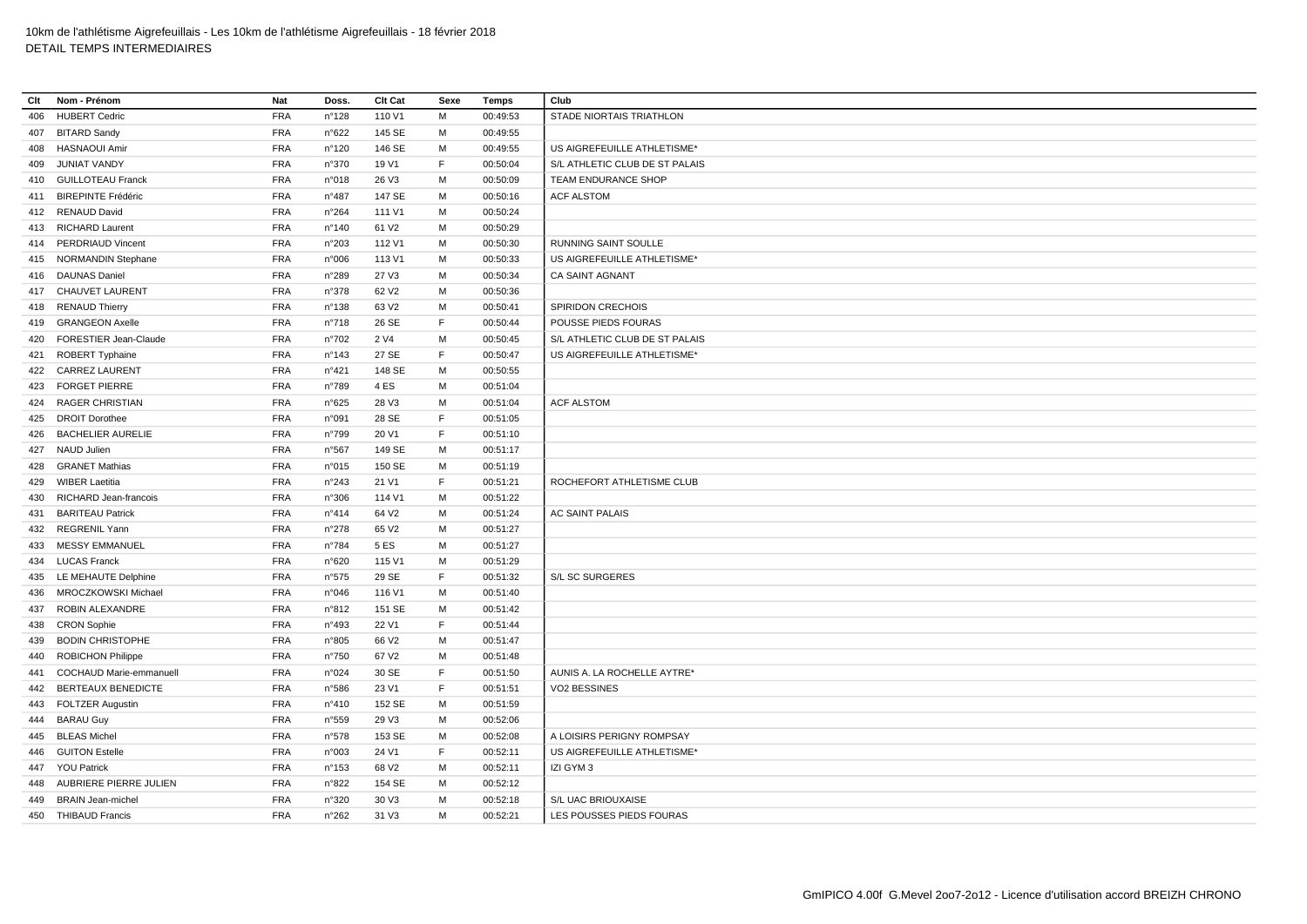| Clt | Nom - Prénom                    | Nat        | Doss.          | Clt Cat           | Sexe        | Temps    | Club                                 |
|-----|---------------------------------|------------|----------------|-------------------|-------------|----------|--------------------------------------|
| 451 | <b>SACRE</b> Isabelle           | <b>FRA</b> | n°158          | 25 V1             | F           | 00:52:21 |                                      |
|     | 452 BRAUD Gilles                | FRA        | n°210          | 32 V3             | M           | 00:52:23 | US AIGREFEUILLE ATHLETISME*          |
| 453 | <b>CAILLET YANN</b>             | <b>FRA</b> | $n^{\circ}736$ | 117 V1            | M           | 00:52:23 | <b>FOULEES RENE CAILLE</b>           |
|     | 454 GARNIER David               | <b>FRA</b> | n°168          | 118 V1            | M           | 00:52:24 | <b>TAMALOUS 2</b>                    |
| 455 | <b>MICHEL Thierry</b>           | FRA        | n°764          | 119 V1            | M           | 00:52:26 |                                      |
| 456 | RADUCANU Bernard                | <b>FRA</b> | n°185          | 33 V3             | м           | 00:52:26 |                                      |
| 457 | <b>GUITARD Celine</b>           | <b>FRA</b> | n°317          | 26 V1             | $\mathsf F$ | 00:52:27 | SPIRIDON CRECHOIS                    |
| 458 | <b>BEAUSEIGNEUR Angélique</b>   | FRA        | $n^{\circ}714$ | 27 V1             | F           | 00:52:27 | <b>ACF ALSTOM</b>                    |
| 459 | PORTEJOIE Pierre                | <b>FRA</b> | n°205          | 3 V4              | M           | 00:52:30 |                                      |
| 460 | <b>GEAY SANDRA</b>              | <b>FRA</b> | n°418          | 31 SE             | F           | 00:52:31 | S/L ATHLETIC CLUB DE ST PALAIS       |
| 461 | <b>CAILLAUD Sebastien</b>       | <b>FRA</b> | n°213          | 155 SE            | M           | 00:52:34 |                                      |
|     | 462 MALLET Ingrid               | <b>FRA</b> | n°697          | 28 V1             | F           | 00:52:38 |                                      |
| 463 | POURCET Magali                  | <b>FRA</b> | n°663          | 1 V4              | F           | 00:52:40 | <b>LES LUMAS</b>                     |
| 464 | VERGARA Yoan                    | FRA        | n°309          | 156 SE            | M           | 00:52:41 | <b>STELIA AEROSPACE</b>              |
| 465 | <b>GIRAUDEAU Philippe</b>       | FRA        | $n^{\circ}452$ | 69 V <sub>2</sub> | M           | 00:52:43 |                                      |
| 466 | <b>ROBIN Jacques</b>            | <b>FRA</b> | n°556          | 70 V <sub>2</sub> | м           | 00:52:44 |                                      |
| 467 | <b>GENDRON Yann</b>             | <b>FRA</b> | n°139          | 120 V1            | M           | 00:52:45 | SPIRIDON CRECHOIS                    |
| 468 | <b>CHAIGNE CEDRIC</b>           | <b>FRA</b> | n°500          | 121 V1            | M           | 00:52:46 |                                      |
| 469 | <b>NAUDIN Mathieu</b>           | <b>FRA</b> | $n^{\circ}475$ | 157 SE            | M           | 00:52:46 |                                      |
|     | 470 CATTEAUX Damien             | <b>FRA</b> | $n^{\circ}447$ | 158 SE            | м           | 00:52:47 | POMPIERS PRAHECQ                     |
|     | 471 CARREIRA Jose               | <b>FRA</b> | n°555          | 71 V <sub>2</sub> | M           | 00:52:47 |                                      |
|     | 472 MURCIANO YOAN               | <b>FRA</b> | n°668          | 159 SE            | M           | 00:52:53 |                                      |
|     | 473 BARBIN Dimitri              | <b>FRA</b> | n°104          | 160 SE            | м           | 00:52:53 |                                      |
| 474 | <b>TALLE SEBASTIEN</b>          | <b>FRA</b> | n°572          | 161 SE            | M           | 00:52:56 |                                      |
|     | 475 RIOM Sébastien              | FRA        | n°442          | 162 SE            | м           | 00:53:00 |                                      |
| 476 | <b>MONNIER Guillaume</b>        | <b>FRA</b> | n°405          | 163 SE            | M           | 00:53:00 | SANTORUN                             |
|     | 477 MERLE ROMAIN                | FRA        | n°439          | 164 SE            | M           | 00:53:00 |                                      |
|     | 478 PICHERIT Mathieu            | <b>FRA</b> | n°093          | 165 SE            | м           | 00:53:02 |                                      |
|     | 479 GRILLY PAULINE              | FRA        | n°640          | 32 SE             | F           | 00:53:03 |                                      |
|     | 480 ANDRE DAMIEN                | <b>FRA</b> | n°641          | 166 SE            | M           | 00:53:04 |                                      |
|     | 481 PARTAUD Daisy               | <b>FRA</b> | $n^{\circ}277$ | 29 V1             | F           | 00:53:06 | VO2 BESSINES                         |
|     | 482 CATTIN JULIEN               | <b>FRA</b> | n°489          | 122 V1            | м           | 00:53:06 |                                      |
|     | 483 LE ROCH Frédéric            | <b>FRA</b> | n°387          | 167 SE            | м           | 00:53:09 |                                      |
|     | 484 LIVERTON Guy                | FRA        | n°017          | 34 V3             | M           | 00:53:11 | COGNAC AC                            |
| 485 | TAVENEAU Sam                    | <b>FRA</b> | n°743          | 6ES               | M           | 00:53:12 |                                      |
| 486 | <b>GAUVRIT DOUARRE Florence</b> | <b>FRA</b> | n°518          | 7 V <sub>2</sub>  | F           | 00:53:12 | CAP ALOUETTE                         |
| 487 | <b>GAILLARD CHRISTOPHE</b>      | <b>FRA</b> | n°494          | 72 V <sub>2</sub> | M           | 00:53:19 | S/L ATHLETIQUE CLUB AUNIS ATLANTIQUE |
|     | 488 LAFON PATRICK               | <b>FRA</b> | $n^{\circ}724$ | 73 V2             | M           | 00:53:19 |                                      |
| 489 | <b>BERTRAND Alexandre</b>       | <b>FRA</b> | n°588          | 168 SE            | м           | 00:53:19 |                                      |
| 490 | COSSEAU Stephane                | <b>FRA</b> | $n^{\circ}155$ | 123 V1            | M           | 00:53:20 | IZI GYM 3                            |
| 491 | <b>VERGARA Francisco</b>        | <b>FRA</b> | $n^{\circ}470$ | 35 V3             | M           | 00:53:22 | NIEUL AIRPUR                         |
|     | 492 PICHET Cyril                | <b>FRA</b> | n°241          | 124 V1            | м           | 00:53:22 | ROCHEFORT ATHLETISME CLUB            |
| 493 | PERRAUDEAU Mathieu              | <b>FRA</b> | n°027          | 169 SE            | M           | 00:53:25 |                                      |
| 494 | <b>ROCHE Guillaume</b>          | <b>FRA</b> | n°554          | 170 SE            | M           | 00:53:26 |                                      |
|     | 495 GAY YANN                    | <b>FRA</b> | n°737          | 125 V1            | M           | 00:53:29 |                                      |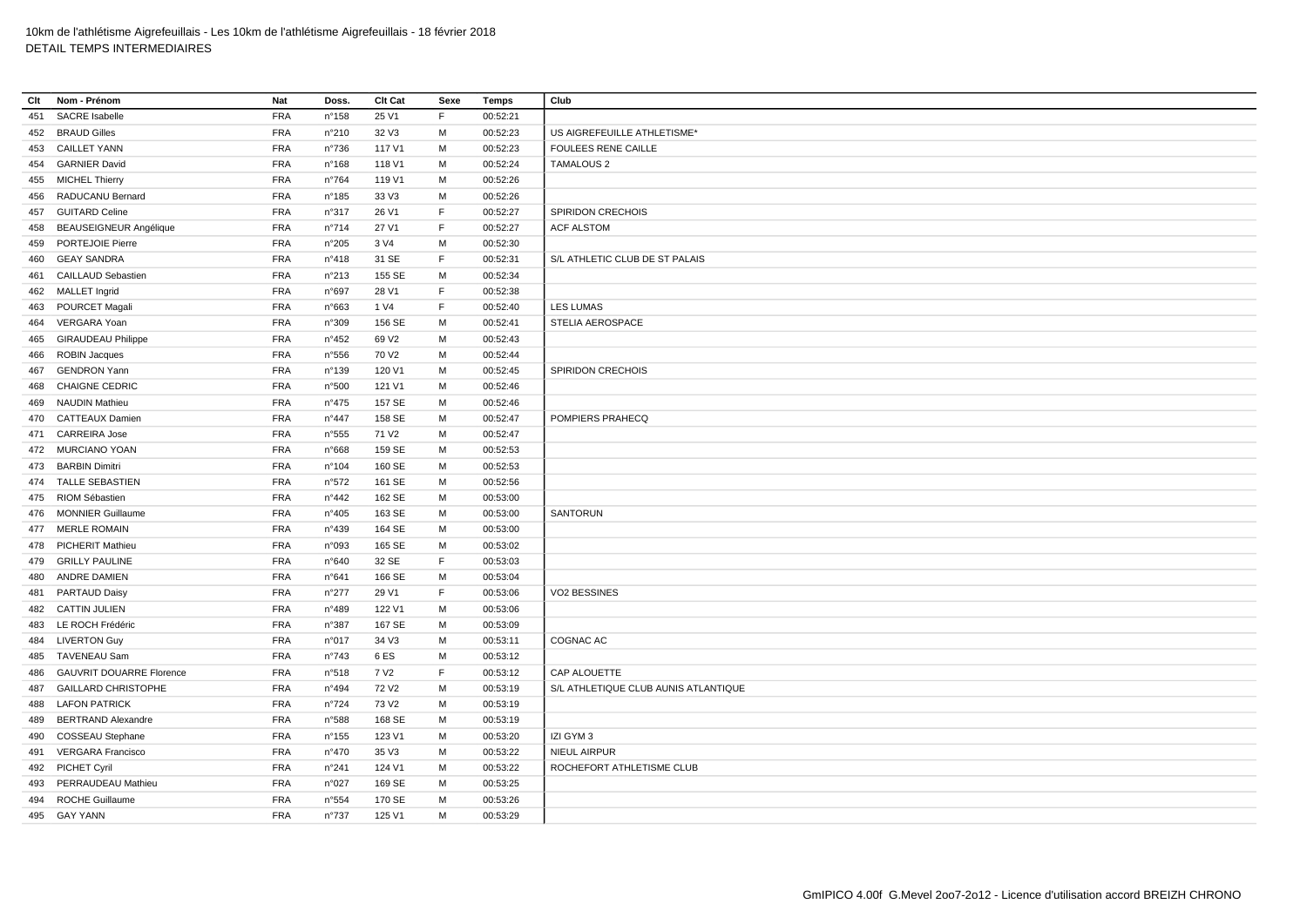| Clt | Nom - Prénom             | Nat        | Doss.          | Clt Cat           | Sexe        | Temps    | Club                           |
|-----|--------------------------|------------|----------------|-------------------|-------------|----------|--------------------------------|
| 496 | PONCE Helene             | <b>FRA</b> | n°224          | 33 SE             | F.          | 00:53:29 | ROCHEFORT ATHLETISME CLUB      |
| 497 | <b>LAVERSIN Nadia</b>    | <b>FRA</b> | n°228          | 30 V1             | $\mathsf F$ | 00:53:30 | ROCHEFORT ATHLETISME CLUB      |
| 498 | <b>MANQUEST Romain</b>   | FRA        | n°482          | 171 SE            | M           | 00:53:32 | S/L SC SURGERES                |
| 499 | <b>OBERLING ALLAN</b>    | <b>FRA</b> | n°788          | 172 SE            | M           | 00:53:32 |                                |
| 500 | <b>ROYER Elsa</b>        | <b>FRA</b> | n°400          | 31 V1             | F           | 00:53:34 |                                |
| 501 | <b>BOULEAU Francine</b>  | <b>FRA</b> | n°261          | 1 V3              | F           | 00:53:35 | <b>12/14 NIORT</b>             |
|     | 502 DRIOU Geoffroy       | <b>FRA</b> | n°552          | 173 SE            | м           | 00:53:36 |                                |
| 503 | VALANCHON JULIEN         | <b>FRA</b> | n°807          | 174 SE            | M           | 00:53:40 |                                |
| 504 | <b>BERTRAND Virginie</b> | <b>FRA</b> | n°059          | 34 SE             | F           | 00:53:42 |                                |
| 505 | <b>DEISS SABRINA</b>     | <b>FRA</b> | n°684          | 35 SE             | F           | 00:53:46 |                                |
| 506 | <b>TARD Brigitte</b>     | <b>FRA</b> | n°227          | 8 V <sub>2</sub>  | F           | 00:53:47 | ROCHEFORT ATHLETISME CLUB      |
|     | 507 AUDIGE Manuel        | <b>FRA</b> | n°212          | 74 V <sub>2</sub> | M           | 00:53:47 |                                |
| 508 | CROCE Johan              | <b>FRA</b> | n°025          | 175 SE            | м           | 00:53:48 |                                |
| 509 | <b>MEYNIER Pierrick</b>  | <b>FRA</b> | n°078          | 176 SE            | M           | 00:53:53 | DEPAN CAMPING CAR              |
|     | 510 BRANCHUT Marine      | <b>FRA</b> | $n^{\circ}245$ | 36 SE             | F           | 00:53:56 | ROCHEFORT ATHLETISME CLUB      |
|     | 511 HERVAUD Noellie      | <b>FRA</b> | n°247          | 32 V1             | F           | 00:53:56 | ROCHEFORT ATHLETISME CLUB      |
|     | 512 BERTRAND Romain      | FRA        | n°058          | 177 SE            | M           | 00:53:57 |                                |
|     | 513 DESBORDES Jean-louis | <b>FRA</b> | n°070          | 36 V3             | м           | 00:54:05 | RCTAT TONNAY CHARENTE          |
| 514 | <b>BRODU Laurent</b>     | <b>FRA</b> | $n^{\circ}752$ | 126 V1            | M           | 00:54:12 |                                |
|     | 515 FOUCAUD MICHEL       | <b>FRA</b> | n°686          | 37 V3             | M           | 00:54:15 | <b>ACF ALSTOM</b>              |
| 516 | <b>ROYER Cedric</b>      | <b>FRA</b> | n°399          | 127 V1            | м           | 00:54:15 | GRAND ANGOULEME ATHLETISME     |
|     | 517 JOSSENCY PASCAL      | FRA        | $n^{\circ}708$ | 75 V2             | M           | 00:54:16 |                                |
|     | 518 ZAWADSKI Jacques     | <b>FRA</b> | n°496          | 38 V3             | M           | 00:54:18 | NIORT ENDURANCE 79             |
|     | 519 GUILLARD Josiane     | <b>FRA</b> | n°068          | 2 V3              | F           | 00:54:18 | A LOISIRS PERIGNY ROMPSAY      |
|     | 520 CHARLET Olivia       | <b>FRA</b> | n°246          | 33 V1             | E           | 00:54:18 | ROCHEFORT ATHLETISME CLUB      |
| 521 | <b>GILLY Pacome</b>      | <b>FRA</b> | n°460          | 128 V1            | M           | 00:54:27 |                                |
|     | 522 KOUME Aliou          | <b>FRA</b> | n°550          | 178 SE            | м           | 00:54:30 |                                |
|     | 523 BERZIOU Cyril        | <b>FRA</b> | n°305          | 129 V1            | м           | 00:54:30 |                                |
|     | 524 NOEL ALBERT          | <b>FRA</b> | $n^{\circ}732$ | 130 V1            | M           | 00:54:32 | AUNIS A. LA ROCHELLE AYTRE*    |
| 525 | <b>BODIN VERONIQUE</b>   | <b>FRA</b> | n°498          | 9 V <sub>2</sub>  | $\mathsf F$ | 00:54:32 | S/L SC SURGERES                |
| 526 | <b>FEMENIAS Melinda</b>  | <b>FRA</b> | n°011          | 37 SE             | F           | 00:54:33 |                                |
| 527 | <b>BARATON JACKY</b>     | <b>FRA</b> | n°798          | 39 V3             | M           | 00:54:35 | <b>VO2 BESSINES</b>            |
|     | 528 MALLET Marie-pierre  | <b>FRA</b> | n°231          | 38 SE             | F           | 00:54:37 | ROCHEFORT ATHLETISME CLUB      |
| 529 | <b>SOUVERAIN Marion</b>  | <b>FRA</b> | $n^{\circ}646$ | 39 SE             | F           | 00:54:37 |                                |
| 530 | <b>REGRENIL Laetitia</b> | <b>FRA</b> | n°279          | 34 V1             | F           | 00:54:39 |                                |
| 531 | <b>DONNE Julie</b>       | <b>FRA</b> | n°739          | 40 SE             | F           | 00:54:40 |                                |
| 532 | CHEVALLEREAU CLEMENT     | <b>FRA</b> | n°425          | 179 SE            | м           | 00:54:41 |                                |
| 533 | NAULT AnneSo & François  | <b>FRA</b> | n°363          | 41 SE             | F           | 00:54:42 | <b>USAA</b>                    |
| 534 | <b>GAUZERE LAURENCE</b>  | <b>FRA</b> | n°415          | 35 V1             | E           | 00:54:47 | SPIRIDON CRECHOIS              |
| 535 | <b>ABIADH Awatef</b>     | <b>FRA</b> | n°252          | 36 V1             | $\mathsf F$ | 00:54:48 | ROCHEFORT ATHLETISME CLUB      |
|     | 536 MARTIN Patrick       | <b>FRA</b> | n°481          | 40 V3             | M           | 00:54:50 |                                |
| 537 | JACQUOT Alain            | <b>FRA</b> | n°257          | 41 V3             | м           | 00:54:51 | S/L ATHLETIC CLUB DE ST PALAIS |
| 538 | PEROL FLORENCE           | <b>FRA</b> | n°791          | 37 V1             | F           | 00:54:53 |                                |
|     | 539 SABLE Martine        | <b>FRA</b> | n°226          | 3 V3              | E           | 00:54:53 | ROCHEFORT ATHLETISME CLUB      |
|     | 540 ZEDIALLAL Slimane    | <b>FRA</b> | n°286          | 180 SE            | M           | 00:54:54 |                                |
|     |                          |            |                |                   |             |          |                                |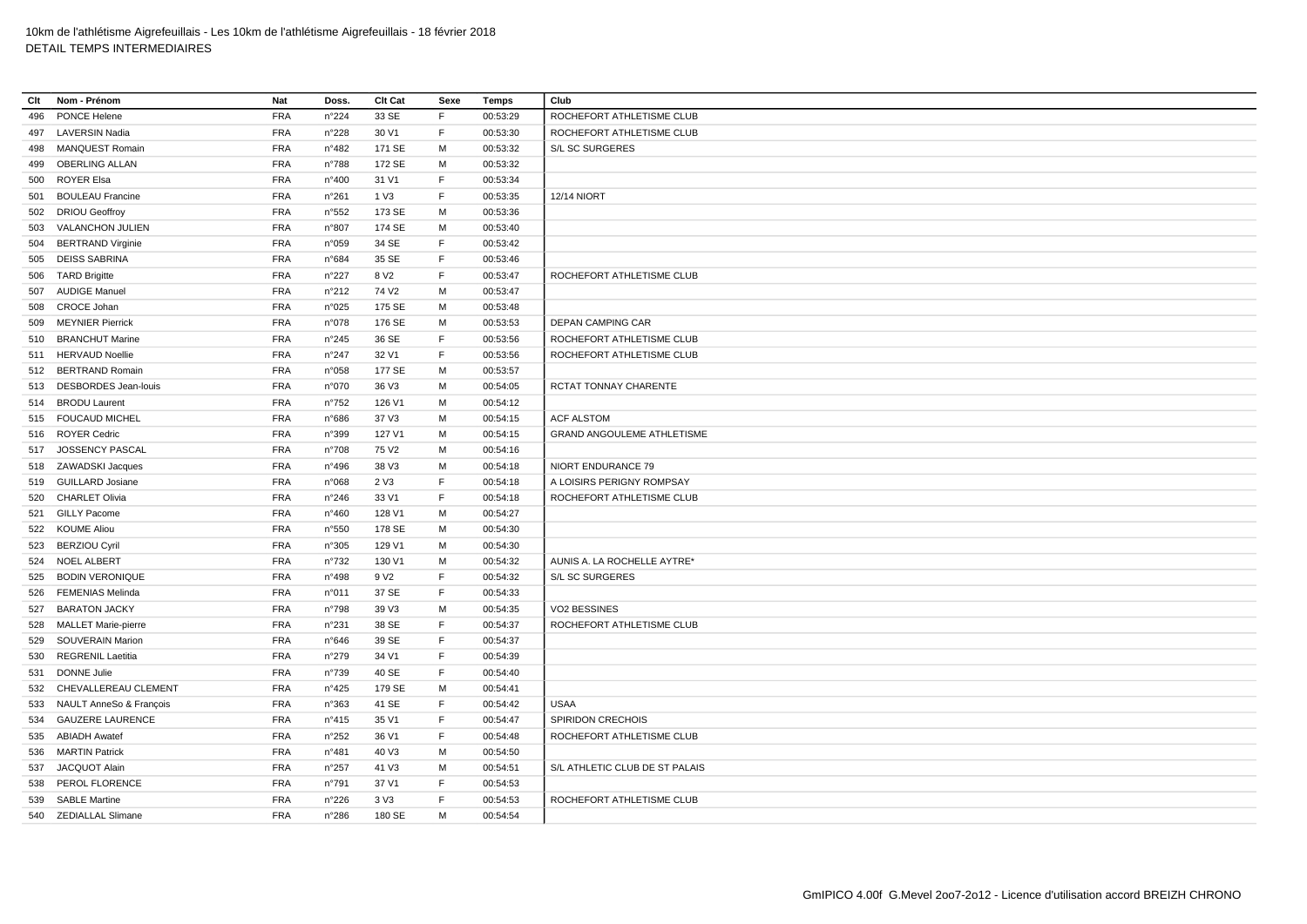| Clt | Nom - Prénom                | Nat        | Doss.           | Clt Cat           | Sexe        | Temps    | Club                         |
|-----|-----------------------------|------------|-----------------|-------------------|-------------|----------|------------------------------|
| 541 | MALLET Julien               | <b>FRA</b> | $n^{\circ}468$  | 181 SE            | M           | 00:54:56 |                              |
|     | 542 FROISSART Bruno         | <b>FRA</b> | n°035           | 76 V <sub>2</sub> | м           | 00:54:58 |                              |
| 543 | <b>SLIWINSKI CECILE</b>     | FRA        | n°808           | 38 V1             | $\mathsf F$ | 00:55:00 | US AIGREFEUILLE ATHLETISME*  |
|     | 544 PEROL PHILIPPE          | <b>FRA</b> | $n^{\circ}792$  | 131 V1            | м           | 00:55:03 |                              |
| 545 | TARDIEU DOUSSOT J.Louis     | <b>FRA</b> | n°346           | 42 V3             | м           | 00:55:03 | <b>TARDIEU DOUSSOT</b>       |
| 546 | <b>GAUTIER Fabrice</b>      | FRA        | n°038           | 182 SE            | M           | 00:55:05 | US AIGREFEUILLE ATHLETISME*  |
|     | 547 PASSERON ANNIE          | <b>FRA</b> | n°650           | 4 V3              | $\mathsf F$ | 00:55:10 | AUNIS A. LA ROCHELLE AYTRE*  |
| 548 | <b>BALLON Ghislaine</b>     | <b>FRA</b> | n°314           | 5 V3              | F           | 00:55:12 | <b>ASCHR</b>                 |
|     | 549 GAUTIER Sandy           | <b>FRA</b> | n°039           | 42 SE             | E           | 00:55:16 | US AIGREFEUILLE ATHLETISME*  |
| 550 | MICHAUD LAURA               | <b>FRA</b> | n°438           | 43 SE             | F           | 00:55:16 | NIORT ENDURANCE              |
|     | 551 CAVALLIN Christine      | <b>FRA</b> | n°036           | 10 V2             | F           | 00:55:17 |                              |
|     | 552 DESPAU Stephanie        | <b>FRA</b> | n°043           | 39 V1             | F           | 00:55:17 | US AIGREFEUILLE ATHLETISME*  |
| 553 | <b>DESPAU Franck</b>        | <b>FRA</b> | n°042           | 132 V1            | M           | 00:55:18 |                              |
| 554 | <b>VIDAL Emmanuel</b>       | <b>FRA</b> | n°459           | 77 V <sub>2</sub> | м           | 00:55:26 |                              |
| 555 | <b>FOUCHIER Christian</b>   | <b>FRA</b> | n°626           | 43 V3             | м           | 00:55:26 |                              |
| 556 | BERNIER JEAN PIERRE         | <b>FRA</b> | $n^{\circ}774$  | 78 V <sub>2</sub> | M           | 00:55:42 |                              |
|     | 557 SYLVAIN Mylene          | <b>FRA</b> | $n^{\circ}187$  | 44 SE             | F           | 00:55:43 |                              |
| 558 | <b>BREAU Thomas</b>         | <b>FRA</b> | n°126           | 183 SE            | M           | 00:55:49 |                              |
| 559 | <b>DELSAUX Olivier</b>      | <b>FRA</b> | n°190           | 133 V1            | M           | 00:55:49 |                              |
| 560 | <b>CONOR Veronique</b>      | <b>FRA</b> | n°219           | 40 V1             | $\mathsf F$ | 00:55:54 | US AIGREFEUILLE ATHLETISME*  |
| 561 | FALCIONI Jonathan           | <b>FRA</b> | n°562           | 184 SE            | M           | 00:55:56 |                              |
| 562 | <b>FAURE Laurent</b>        | <b>FRA</b> | n°284           | 134 V1            | м           | 00:55:56 | ROCHEFORT TRIATHLON          |
|     | 563 FAURE Nathalie          | <b>FRA</b> | n°283           | 41 V1             | F           | 00:55:57 | ROCHEFORT TRIATHLON          |
| 564 | <b>LUNEAU CELINE</b>        | <b>FRA</b> | n°501           | 42 V1             | F           | 00:55:57 |                              |
| 565 | <b>PRIGENT Guillaume</b>    | <b>FRA</b> | n°509           | 185 SE            | м           | 00:55:58 |                              |
| 566 | PEPIN Sandra                | <b>FRA</b> | n°083           | 43 V1             | F           | 00:56:01 |                              |
| 567 | <b>FRISON DAVID</b>         | <b>FRA</b> | n°707           | 135 V1            | M           | 00:56:03 | US AIGREFEUILLE ATHLETISME*  |
| 568 | MIES Elsa                   | <b>FRA</b> | n°512           | 45 SE             | F           | 00:56:07 |                              |
| 569 | <b>SEVIC Charlotte</b>      | <b>FRA</b> | n°748           | 46 SE             | F           | 00:56:07 |                              |
|     | 570 MIES Nicolas            | <b>FRA</b> | n°513           | 186 SE            | M           | 00:56:08 |                              |
|     | 571 BOUVIER Marie           | <b>FRA</b> | n°095           | 47 SE             | F           | 00:56:35 |                              |
|     | 572 TRICARD Frederic        | <b>FRA</b> | $n^{\circ}170$  | 136 V1            | M           | 00:56:36 | <b>TAMALOUS 1</b>            |
|     | 573 DESPRETZ Christelle     | <b>FRA</b> | n°033           | 48 SE             | F           | 00:56:40 | US AIGREFEUILLE ATHLETISME*  |
|     | 574 FONTAINE Caroline       | <b>FRA</b> | n°379           | 49 SE             | E           | 00:56:46 | A LOISIRS PERIGNY ROMPSAY    |
| 575 | <b>GELINEAU Bertrand</b>    | <b>FRA</b> | n°298           | 137 V1            | M           | 00:56:48 | <b>GENDARMERIE NATIONALE</b> |
|     | 576 NORMAND JEAN MICHEL     | <b>FRA</b> | n°573           | 4 V4              | м           | 00:56:48 |                              |
| 577 | <b>ARSICAUD Adelie</b>      | <b>FRA</b> | n°303           | 50 SE             | $\mathsf F$ | 00:56:51 | US AIGREFEUILLE ATHLETISME*  |
| 578 | REINGPACH VALERIE           | <b>FRA</b> | n°733           | 51 SE             | E           | 00:56:52 | US AIGREFEUILLE ATHLETISME*  |
| 579 | CHAUVET LAURE               | <b>FRA</b> | n°522           | 44 V1             | E           | 00:56:54 | S/L SC SURGERES              |
| 580 | <b>LANDRET Zoe</b>          | <b>FRA</b> | n°085           | 1 CA              | F           | 00:56:56 | US AIGREFEUILLE ATHLETISME*  |
| 581 | <b>VERSCHELLE Xavier</b>    | <b>FRA</b> | $n^{\circ}$ 114 | 79 V <sub>2</sub> | м           | 00:56:56 |                              |
| 582 | <b>THIECHART Francoise</b>  | <b>FRA</b> | n°047           | 11 V <sub>2</sub> | F           | 00:56:57 |                              |
| 583 | <b>GOURBEAULT Stephanie</b> | <b>FRA</b> | n°051           | 45 V1             | F           | 00:56:58 | US AIGREFEUILLE ATHLETISME*  |
| 584 | <b>BRUNET Joel</b>          | <b>FRA</b> | n°244           | 138 V1            | M           | 00:57:01 | ROCHEFORT ATHLETISME CLUB    |
|     | 585 ABED MOHAMED            | <b>FRA</b> | n°786           | 139 V1            | M           | 00:57:03 |                              |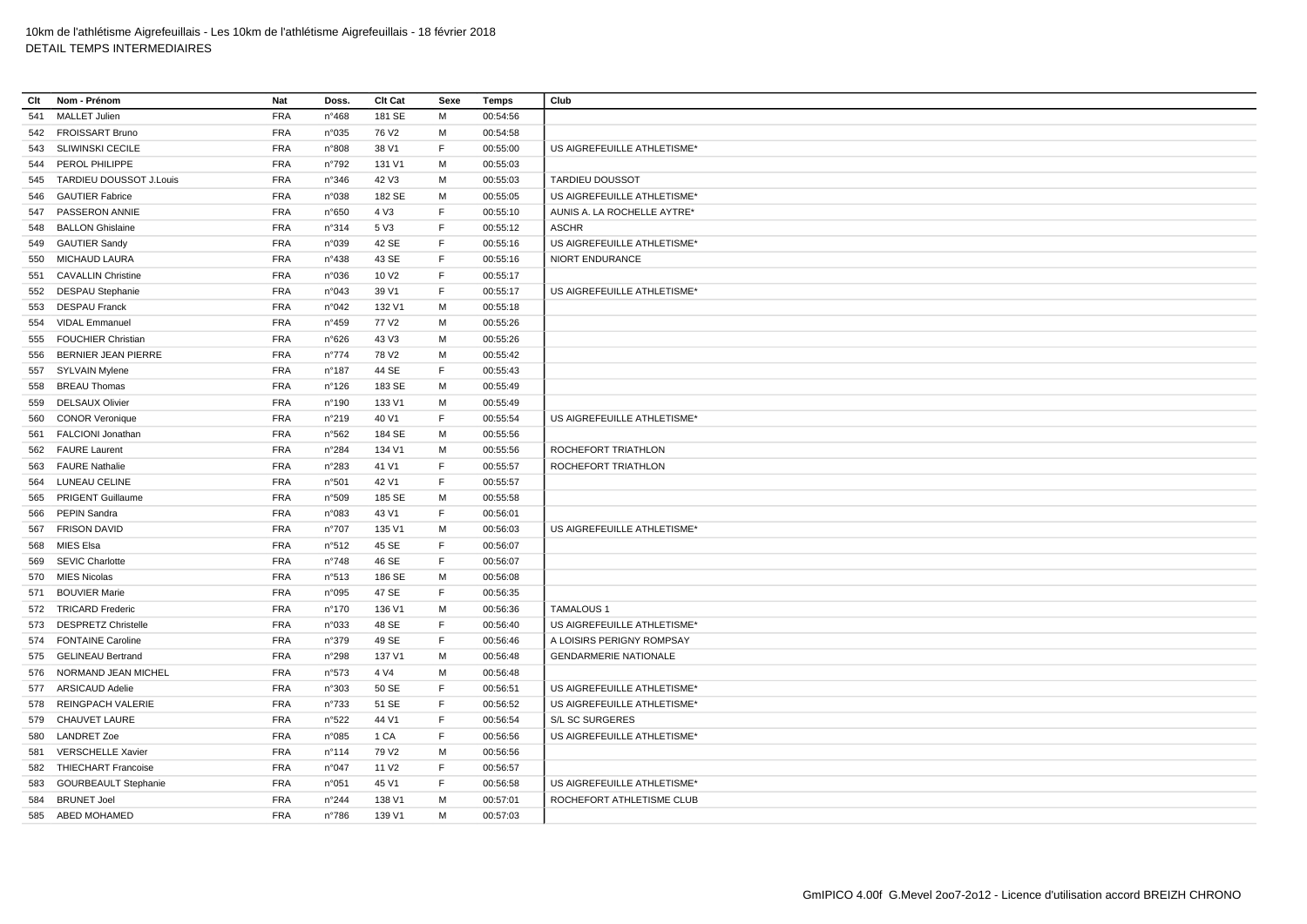| Clt | Nom - Prénom              | Nat        | Doss.           | Clt Cat           | Sexe | Temps    | Club                           |
|-----|---------------------------|------------|-----------------|-------------------|------|----------|--------------------------------|
| 586 | MARLENE BEDUCHAUD Marlène | <b>FRA</b> | n°441           | 52 SE             | F    | 00:57:04 |                                |
| 587 | <b>ROBIN Philippe</b>     | <b>FRA</b> | n°373           | 80 V <sub>2</sub> | М    | 00:57:08 |                                |
| 588 | <b>FAVRIS Aurelien</b>    | <b>FRA</b> | n°052           | 187 SE            | М    | 00:57:08 | <b>CER FRANCE</b>              |
| 589 | <b>MASSONI Philippe</b>   | <b>FRA</b> | n°121           | 81 V2             | M    | 00:57:09 | S/L CA CHATELAILLON            |
| 590 | POIROUX CECILE            | <b>FRA</b> | n°490           | 46 V1             | F    | 00:57:10 | S/L ATHLETIQUE CLUB AUNIS ATLA |
| 591 | <b>GOUPIL MAXIME</b>      | <b>FRA</b> | n°811           | 7 ES              | M    | 00:57:11 |                                |
|     | 592 TARAUD Agnes          | <b>FRA</b> | n°016           | 53 SE             | F    | 00:57:12 | NIORT ENDURANCE 79             |
| 593 | <b>CHEMINET Anne</b>      | <b>FRA</b> | n°357           | 54 SE             | F    | 00:57:13 | A LOISIRS PERIGNY ROMPSAY      |
| 594 | <b>JONEAU Ambre</b>       | <b>FRA</b> | $n^{\circ}100$  | 55 SE             | F.   | 00:57:14 | US AIGREFEUILLE ATHLETISME*    |
| 595 | DELESTRE VIRGINIE         | <b>FRA</b> | n°359           | 56 SE             | F    | 00:57:18 |                                |
| 596 | <b>TALINEAU ADRIEN</b>    | <b>FRA</b> | n°768           | 188 SE            | M    | 00:57:18 |                                |
| 597 | <b>BARUSSEAU Adeline</b>  | <b>FRA</b> | n°053           | 57 SE             | F    | 00:57:19 | <b>CER FRANCE</b>              |
| 598 | <b>BRAGUIER DENIS</b>     | <b>FRA</b> | n°583           | 140 V1            | M    | 00:57:20 | AC <sub>2</sub> A              |
| 599 | PHILIPPOT Sandrine        | <b>FRA</b> | n°587           | 47 V1             | F    | 00:57:24 |                                |
| 600 | JOUSSELIN MELANIE         | <b>FRA</b> | n°810           | 3 ES              | F    | 00:57:25 |                                |
| 601 | <b>ALVES Maria</b>        | <b>FRA</b> | $n^{\circ}272$  | 6 V3              | F    | 00:57:26 | <b>RUN ACCUEIL</b>             |
|     | 602 ROGIER Christine      | <b>FRA</b> | $n^{\circ}113$  | 7 V3              | F    | 00:57:26 | S/L ATHLETIC CLUB DE ST PALAIS |
| 603 | JAUSSIOMME CLAUDE         | <b>FRA</b> | n°782           | 5 V4              | M    | 00:57:28 |                                |
|     | 604 PERRAIN Cecile        | <b>FRA</b> | $n^{\circ}$ 147 | 48 V1             | F    | 00:57:28 | IZI GYM 1                      |
|     | 605 RATELET Benoit        | <b>FRA</b> | n°375           | 189 SE            | M    | 00:57:29 |                                |
| 606 | <b>TONNERRE Raphael</b>   | <b>FRA</b> | $n^{\circ}$ 156 | 82 V <sub>2</sub> | M    | 00:57:29 | IZI GYM 3                      |
|     | 607 JOY Philippe          | <b>FRA</b> | $n^{\circ}$ 192 | 44 V3             | M    | 00:57:42 |                                |
| 608 | <b>SCHNEIDER Magali</b>   | <b>FRA</b> | $n^{\circ}$ 141 | 12 V <sub>2</sub> | F    | 00:57:49 |                                |
| 609 | <b>BAUDOUX Frédéric</b>   | <b>FRA</b> | n°723           | 141 V1            | М    | 00:57:50 |                                |
|     | 610 THORON Bernard        | <b>FRA</b> | n°080           | 45 V3             | м    | 00:57:53 |                                |
| 611 | VANBATTEN JENNIFER        | <b>FRA</b> | n°417           | 58 SE             | F    | 00:57:55 | US SAINTES ATHLETISME          |
|     | 612 CHARRIAU Kevin        | <b>FRA</b> | n°308           | 190 SE            | M    | 00:57:57 | STELIA AEROSPACE               |
|     | 613 GAUTROT Hervé         | <b>FRA</b> | n°679           | 83 V <sub>2</sub> | M    | 00:58:00 |                                |
|     | 614 BODIN Jean Pierre     | <b>FRA</b> | n°592           | 84 V2             | M    | 00:58:00 |                                |
|     | 615 ALLEN Stephen         | <b>FRA</b> | n°329           | 46 V3             | M    | 00:58:04 |                                |
| 616 | PENNANEAC'H Christian     | <b>FRA</b> | n°480           | 85 V2             | M    | 00:58:14 | T.S.A. ROSPORDEN 29            |
|     | 617 PENNANEAC H Victor    | <b>FRA</b> | n°606           | 191 SE            | М    | 00:58:15 | T.S.A. ROSPORDEN 29            |
|     | 618 SAVIGNAT Bruno        | <b>FRA</b> | n°105           | 142 V1            | M    | 00:58:17 |                                |
|     | 619 SAVARIT Stephanie     | <b>FRA</b> | $n^{\circ}675$  | 49 V1             | E    | 00:58:19 | VO2 BESSINES                   |
| 620 | <b>GIRAUD ZOE</b>         | <b>FRA</b> | n°817           | 2 CA              | F    | 00:58:22 |                                |
| 621 | <b>COCHARD ALISON</b>     | <b>FRA</b> | n°816           | 3 CA              | E    | 00:58:23 |                                |
| 622 | <b>MAJSAK Delphine</b>    | <b>FRA</b> | n°251           | 50 V1             | F    | 00:58:29 | ROCHEFORT ATHLETISME CLUB      |
|     | 623 ARTUS ARNAUD          | <b>FRA</b> | n°667           | 192 SE            | M    | 00:58:30 |                                |
| 624 | <b>MAGNIEN MARJORY</b>    | <b>FRA</b> | n°543           | 51 V1             | F    | 00:58:31 |                                |
| 625 | <b>VERGNAUD Olivier</b>   | <b>FRA</b> | n°623           | 143 V1            | М    | 00:58:32 |                                |
| 626 | <b>CHEVREUX Aurelie</b>   | <b>FRA</b> | $n^{\circ}665$  | 59 SE             | F    | 00:58:44 |                                |
|     | 627 ETIENNEY DAVID        | <b>FRA</b> | n°760           | 144 V1            | м    | 00:58:44 |                                |
|     | 628 MOUSSET PAULINE       | <b>FRA</b> | $n^{\circ}728$  | 60 SE             | E    | 00:59:03 |                                |
| 629 | <b>BAYARRI Marion</b>     | <b>FRA</b> | n°392           | 61 SE             | F    | 00:59:03 |                                |
|     | 630 AUVINET Aurelien      | <b>FRA</b> | n°721           | 193 SE            | M    | 00:59:03 |                                |
|     |                           |            |                 |                   |      |          |                                |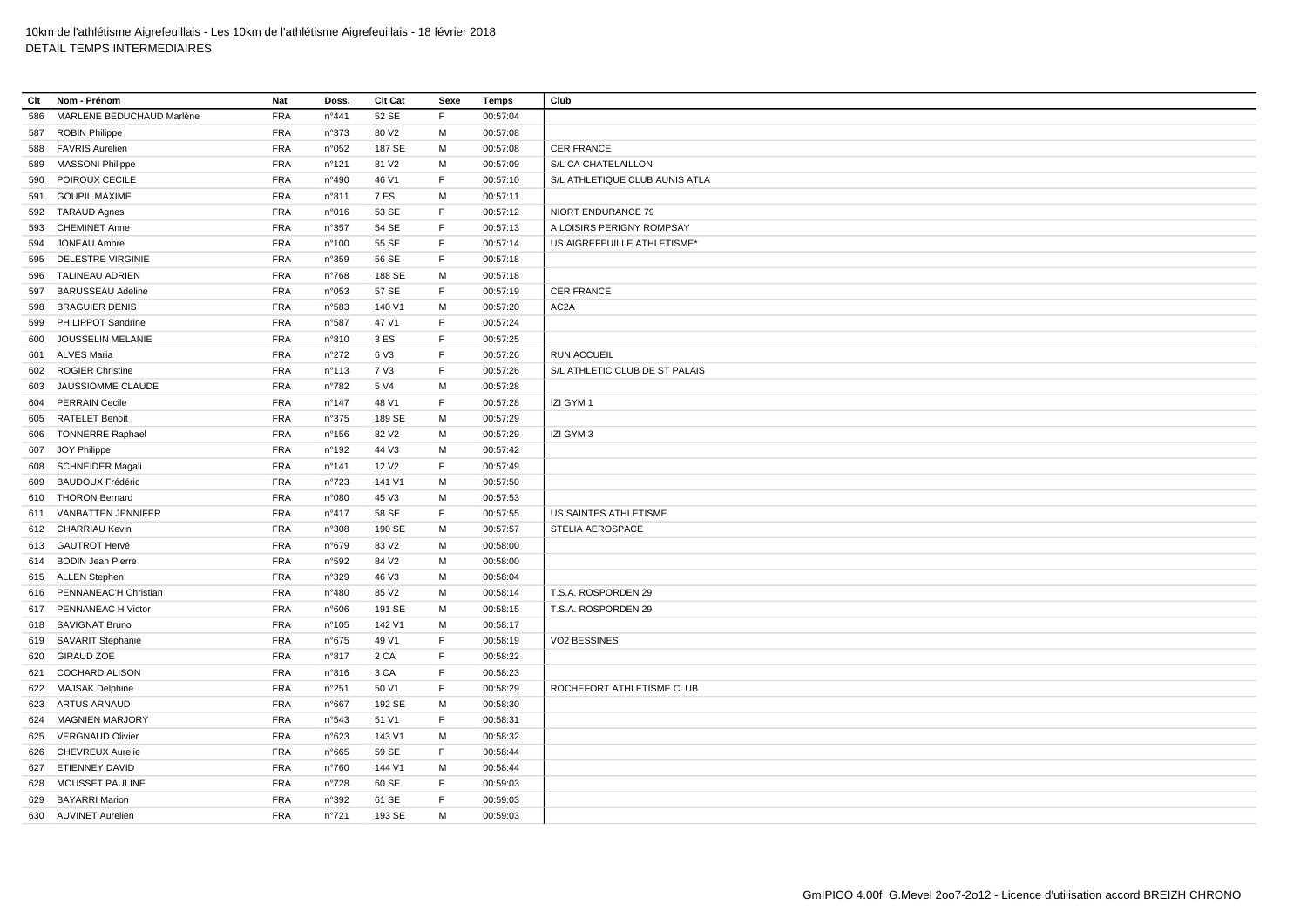| Clt | Nom - Prénom              | Nat        | Doss.           | Clt Cat           | Sexe        | Temps    | Club                           |
|-----|---------------------------|------------|-----------------|-------------------|-------------|----------|--------------------------------|
| 631 | <b>MAUGER Sebastien</b>   | <b>FRA</b> | n°062           | 145 V1            | M           | 00:59:04 |                                |
|     | 632 FOUCHER Emeline       | FRA        | n°508           | 62 SE             | F           | 00:59:08 |                                |
| 633 | <b>ADAM Marc</b>          | <b>FRA</b> | n°268           | 86 V <sub>2</sub> | M           | 00:59:10 | TEAM ROCHETEAU                 |
|     | 634 SABIN Rachel          | <b>FRA</b> | n°267           | 13 V <sub>2</sub> | F           | 00:59:10 | <b>TEAM ROCHETEAU</b>          |
|     | 635 FILIPPI Rachel        | <b>FRA</b> | n°193           | 52 V1             | F           | 00:59:11 |                                |
|     | 636 ROSSARD Bernadette    | <b>FRA</b> | n°026           | 8 V3              | F           | 00:59:11 |                                |
|     | 637 ROSSARD Jean-loup     | <b>FRA</b> | n°029           | 47 V3             | M           | 00:59:11 |                                |
|     | 638 RICOU JEROME          | <b>FRA</b> | n°688           | 194 SE            | M           | 00:59:12 |                                |
|     | 639 FILIPPI Boris         | <b>FRA</b> | n°194           | 146 V1            | M           | 00:59:13 |                                |
|     | 640 FRISON KARINE         | <b>FRA</b> | n°706           | 53 V1             | F           | 00:59:13 | US AIGREFEUILLE ATHLETISME*    |
| 641 | DE LA RIVIERE Marion      | <b>FRA</b> | n°054           | 63 SE             | F           | 00:59:20 | US AIGREFEUILLE ATHLETISME*    |
|     | 642 PERCOT Catherine      | <b>FRA</b> | $n^{\circ}$ 130 | 14 V <sub>2</sub> | F           | 00:59:22 | FOULEES RENE CAILLE            |
|     | 643 RIBREAU Flora         | <b>FRA</b> | n°535           | 15 V <sub>2</sub> | F           | 00:59:24 | CAPALOUETTES                   |
| 644 | <b>TRAINEAU SOPHIE</b>    | <b>FRA</b> | n°734           | 54 V1             | F           | 00:59:25 | A FOND DE CHIEN                |
|     | 645 PINEAU Nicolas        | <b>FRA</b> | n°218           | 195 SE            | M           | 00:59:27 |                                |
| 646 | <b>BECOURT Valerie</b>    | <b>FRA</b> | $n^{\circ}$ 115 | 55 V1             | F           | 00:59:30 |                                |
|     | 647 DENECHAUD Pierre      | <b>FRA</b> | n°148           | 8 ES              | M           | 00:59:32 | IZI GYM 2                      |
|     | 648 AUTANT Céline         | <b>FRA</b> | n°577           | 56 V1             | F           | 00:59:33 |                                |
|     | 649 REINERT Stephanie     | <b>FRA</b> | n°395           | 57 V1             | F           | 00:59:35 | <b>ACF ALSTOM</b>              |
| 650 | DELAUNAY Margaux          | <b>FRA</b> | $n^{\circ}766$  | 64 SE             | $\mathsf F$ | 00:59:37 |                                |
| 651 | <b>CAZALOT Florine</b>    | <b>FRA</b> | n°767           | 65 SE             | E           | 00:59:37 |                                |
|     | 652 REDE Fabienne         | <b>FRA</b> | n°260           | 58 V1             | E           | 00:59:41 |                                |
| 653 | <b>GILLET Elodie</b>      | <b>FRA</b> | n°343           | 66 SE             | F           | 00:59:46 |                                |
| 654 | <b>LASSERRE Annabelle</b> | <b>FRA</b> | n°444           | 67 SE             | F           | 00:59:47 |                                |
|     | 655 BELMONTET ELSA        | <b>FRA</b> | n°429           | 68 SE             | E           | 00:59:51 |                                |
| 656 | <b>BELMONTET MATTHIEU</b> | <b>FRA</b> | n°430           | 196 SE            | M           | 00:59:51 |                                |
| 657 | <b>RETOIN Sandra</b>      | <b>FRA</b> | n°008           | 59 V1             | F           | 00:59:57 |                                |
| 658 | <b>LAMBERT KRISTELL</b>   | <b>FRA</b> | n°796           | 69 SE             | $\mathsf F$ | 00:59:59 |                                |
| 659 | D'AURIA Marlene           | <b>FRA</b> | n°296           | 70 SE             | E           | 01:00:03 | <b>GENDARMERIE NATIONALE</b>   |
| 660 | <b>GERAUD Celine</b>      | <b>FRA</b> | n°297           | 71 SE             | F           | 01:00:06 | <b>GENDARMERIE NATIONALE</b>   |
| 661 | <b>ROBIN Franck</b>       | <b>FRA</b> | n°294           | 87 V2             | M           | 01:00:06 | US AIGREFEUILLE ATHLETISME*    |
|     | 662 MICHEAU Franck        | <b>FRA</b> | n°013           | 147 V1            | M           | 01:00:06 | US AIGREFEUILLE ATHLETISME*    |
| 663 | <b>BRALERET NADINE</b>    | <b>FRA</b> | n°761           | 16 V <sub>2</sub> | F           | 01:00:14 |                                |
| 664 | <b>BACHELIER Isabelle</b> | <b>FRA</b> | n°621           | 60 V1             | E           | 01:00:15 |                                |
|     | 665 PELVEN Nadine         | <b>FRA</b> | n°285           | 9 V3              | F           | 01:00:16 | <b>ACF ALSTOM</b>              |
| 666 | <b>GIRARD SYLVIE</b>      | <b>FRA</b> | n°720           | 17 V <sub>2</sub> | F           | 01:00:16 | <b>BOULIAC SPORTS PLAISIRS</b> |
| 667 | <b>BOEUF Anne-Laure</b>   | <b>FRA</b> | n°479           | 61 V1             | $\mathsf F$ | 01:00:16 | S/L ATHLETIC CLUB ANGERIEN     |
| 668 | <b>SIMONNET Fabrice</b>   | <b>FRA</b> | n°628           | 88 V2             | M           | 01:00:16 |                                |
| 669 | <b>PILLOT Annick</b>      | <b>FRA</b> | n°044           | 2 V4              | F           | 01:00:18 | AS RUN IN NIORT                |
|     | 670 FORTEAU Lauriane      | <b>FRA</b> | n°416           | 3 JU              | F           | 01:00:28 | <b>SPORTYCHIEN</b>             |
| 671 | <b>GONZAGA RICHARD</b>    | <b>FRA</b> | $n^{\circ}771$  | 89 V <sub>2</sub> | M           | 01:00:46 |                                |
|     | 672 MENANTEAU Samuel      | <b>FRA</b> | n°074           | 197 SE            | M           | 01:00:50 |                                |
|     | 673 THIBURCE Lucie        | <b>FRA</b> | n°146           | 72 SE             | F           | 01:00:50 | IZI GYM 1                      |
|     | 674 PAPE Karine           | <b>FRA</b> | n°125           | 62 V1             | E           | 01:00:51 |                                |
|     | 675 LAROCHE ANGELIQUE     | <b>FRA</b> | n°397           | 73 SE             | E           | 01:00:57 | <b>LIMOGES TRIATHLON</b>       |
|     |                           |            |                 |                   |             |          |                                |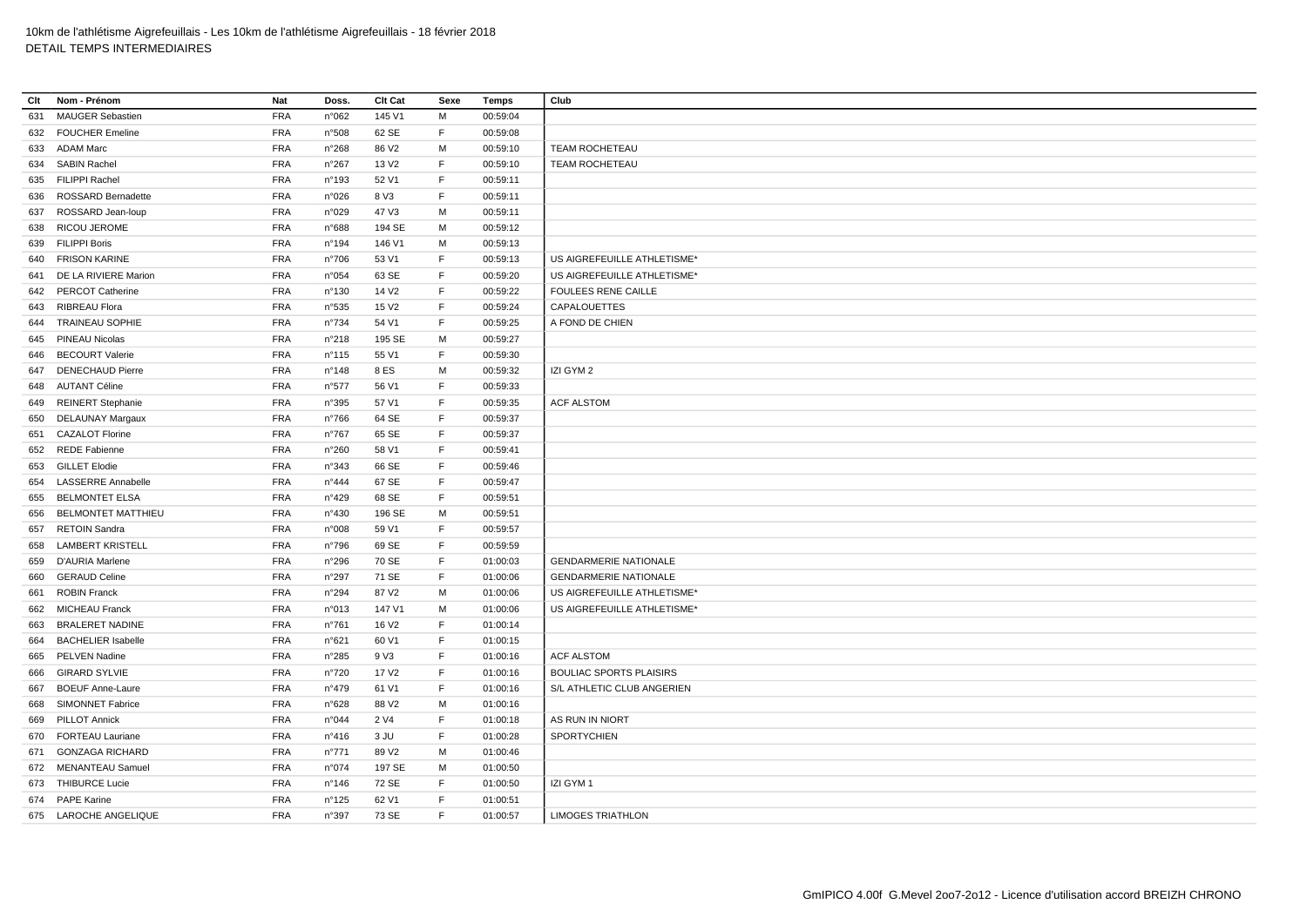| Clt | Nom - Prénom               | Nat        | Doss.           | Clt Cat           | Sexe | Temps    | Club                           |
|-----|----------------------------|------------|-----------------|-------------------|------|----------|--------------------------------|
|     | 676 LAROCHE VINCENT        | <b>FRA</b> | n°401           | 198 SE            | M    | 01:00:57 | <b>LIMOGES TRIATHLON</b>       |
|     | 677 LE DREVO Tony          | <b>FRA</b> | n°188           | 8 JU              | М    | 01:01:01 | IZI GYM 2                      |
| 678 | PIAU JEAN-MICHEL           | <b>FRA</b> | n°687           | 6 V4              | M    | 01:01:04 |                                |
|     | 679 COUASNON Emilie        | <b>FRA</b> | n°197           | 74 SE             | E    | 01:01:05 |                                |
| 680 | <b>RATINEAU Philippe</b>   | <b>FRA</b> | n°048           | 90 V <sub>2</sub> | M    | 01:01:08 | CAS COURIR POUR MICHEL         |
| 681 | <b>DURAND Nathalie</b>     | <b>FRA</b> | n°248           | 63 V1             | E    | 01:01:13 | ROCHEFORT ATHLETISME CLUB      |
|     | 682 FONCHY Sophie          | <b>FRA</b> | n°028           | 18 V <sub>2</sub> | F    | 01:01:22 | <b>RUN ACCUEIL</b>             |
| 683 | JULLIEN LAETITIA           | <b>FRA</b> | n°685           | 64 V1             | F    | 01:01:26 |                                |
| 684 | <b>DEBORDE Sabine</b>      | <b>FRA</b> | $n^{\circ}274$  | 65 V1             | F    | 01:01:27 |                                |
| 685 | RONCOLI Loic               | <b>FRA</b> | n°483           | 91 V <sub>2</sub> | M    | 01:01:32 |                                |
| 686 | <b>COUASNON Frederic</b>   | <b>FRA</b> | n°290           | 92 V <sub>2</sub> | М    | 01:01:49 |                                |
| 687 | <b>BUREAU Christophe</b>   | <b>FRA</b> | $n^{\circ}746$  | 148 V1            | M    | 01:01:52 | <b>BUREAU</b>                  |
| 688 | GAUTRONNEAU JEAN PAUL      | <b>FRA</b> | $n^{\circ}778$  | 7 V4              | M    | 01:01:53 |                                |
| 689 | <b>HEURTEL Maud</b>        | <b>FRA</b> | n°751           | 75 SE             | F    | 01:01:55 |                                |
| 690 | <b>MARIA Aurelie</b>       | <b>FRA</b> | n°066           | 76 SE             | F    | 01:01:59 |                                |
| 691 | <b>MARIA Sidney</b>        | <b>FRA</b> | n°065           | 199 SE            | м    | 01:01:59 |                                |
|     | 692 BONNET Lucie           | <b>FRA</b> | n°087           | 77 SE             | F    | 01:02:00 |                                |
| 693 | <b>DETCHENIQUE Anthony</b> | <b>FRA</b> | n°084           | 200 SE            | M    | 01:02:00 | US AIGREFEUILLE ATHLETISME*    |
|     | 694 RADUCANU Christine     | <b>FRA</b> | $n^{\circ}184$  | 19 V <sub>2</sub> | E    | 01:02:02 |                                |
| 695 | PINEAU Cedric              | <b>FRA</b> | n°090           | 201 SE            | м    | 01:02:02 |                                |
| 696 | PEREIRA Henri              | <b>FRA</b> | n°313           | 1 V <sub>5</sub>  | M    | 01:02:05 |                                |
| 697 | <b>GUERET Christine</b>    | <b>FRA</b> | $n^{\circ}$ 176 | 20 V <sub>2</sub> | F    | 01:02:05 | <b>RUN IN NIORT</b>            |
| 698 | BONNAUD-RENARD Liliane     | <b>FRA</b> | $n^{\circ}477$  | 78 SE             | F    | 01:02:12 |                                |
| 699 | <b>CHESSERON Aurelien</b>  | <b>FRA</b> | n°034           | 202 SE            | М    | 01:02:20 |                                |
|     | 700 FORESTAS Alain         | <b>FRA</b> | n°288           | 8 V4              | M    | 01:02:31 | <b>FOULEES RENE CAILLE</b>     |
|     | 701 FLORET Claire          | <b>FRA</b> | n°014           | 66 V1             | F    | 01:03:05 | US AIGREFEUILLE ATHLETISME*    |
| 702 | <b>CHABAUTY Jacky</b>      | <b>FRA</b> | n°124           | 93 V <sub>2</sub> | M    | 01:03:18 |                                |
|     | 703 MAGARA BRIGITTE        | <b>FRA</b> | n°690           | 21 V <sub>2</sub> | F    | 01:03:21 |                                |
| 704 | <b>JOLLY Lionel</b>        | <b>FRA</b> | n°167           | 149 V1            | м    | 01:03:22 | <b>TAMALOUS 2</b>              |
|     | 705 BREREAU Sylvie         | <b>FRA</b> | n°270           | 22 V <sub>2</sub> | F    | 01:03:23 |                                |
| 706 | POZZOBON Alain             | <b>FRA</b> | n°263           | 203 SE            | М    | 01:03:27 |                                |
|     | 707 RUESCAS Pascal         | <b>FRA</b> | n°196           | 150 V1            | М    | 01:03:28 |                                |
|     | 708 RETOIN Georges         | <b>FRA</b> | n°009           | 48 V3             | M    | 01:03:40 |                                |
| 709 | AUVINET-VARLET Melanie     | <b>FRA</b> | n°094           | 79 SE             | F    | 01:03:41 |                                |
|     | 710 FILIPPI Dominique      | <b>FRA</b> | n°211           | 49 V3             | M    | 01:03:50 |                                |
|     | 711 GAGNER Patrick         | <b>FRA</b> | n°112           | 151 V1            | M    | 01:03:59 |                                |
|     | 712 RAMDAME JULIE          | <b>FRA</b> | n°471           | 80 SE             | F    | 01:04:12 | VO2 BESSINES                   |
|     | 713 TEXIER EMILIE          | <b>FRA</b> | n°637           | 81 SE             | F    | 01:04:26 |                                |
|     | 714 DEYSSE ANNIE           | <b>FRA</b> | n°689           | 23 V <sub>2</sub> | F    | 01:04:28 |                                |
|     | 715 AUVINET Julien         | <b>FRA</b> | $n^{\circ}107$  | 204 SE            | M    | 01:04:39 |                                |
|     | 716 MARCADE Bernard        | <b>FRA</b> | n°086           | 9 V4              | M    | 01:04:56 | S/L ATHLETIC CLUB DE ST PALAIS |
|     | 717 GUIBERTEAU Philippe    | <b>FRA</b> | n°304           | 50 V3             | M    | 01:05:08 | US AIGREFEUILLE ATHLETISME*    |
|     | 718 LEPAGE Sarah           | <b>FRA</b> | $n^{\circ}$ 145 | 82 SE             | F    | 01:05:08 | IZI GYM 1                      |
|     | 719 MUON CORENTIN          | <b>FRA</b> | n°803           | 9 ES              | M    | 01:05:09 |                                |
|     | 720 FOUCHER Anthony        | <b>FRA</b> | n°002           | 205 SE            | M    | 01:05:09 |                                |
|     |                            |            |                 |                   |      |          |                                |